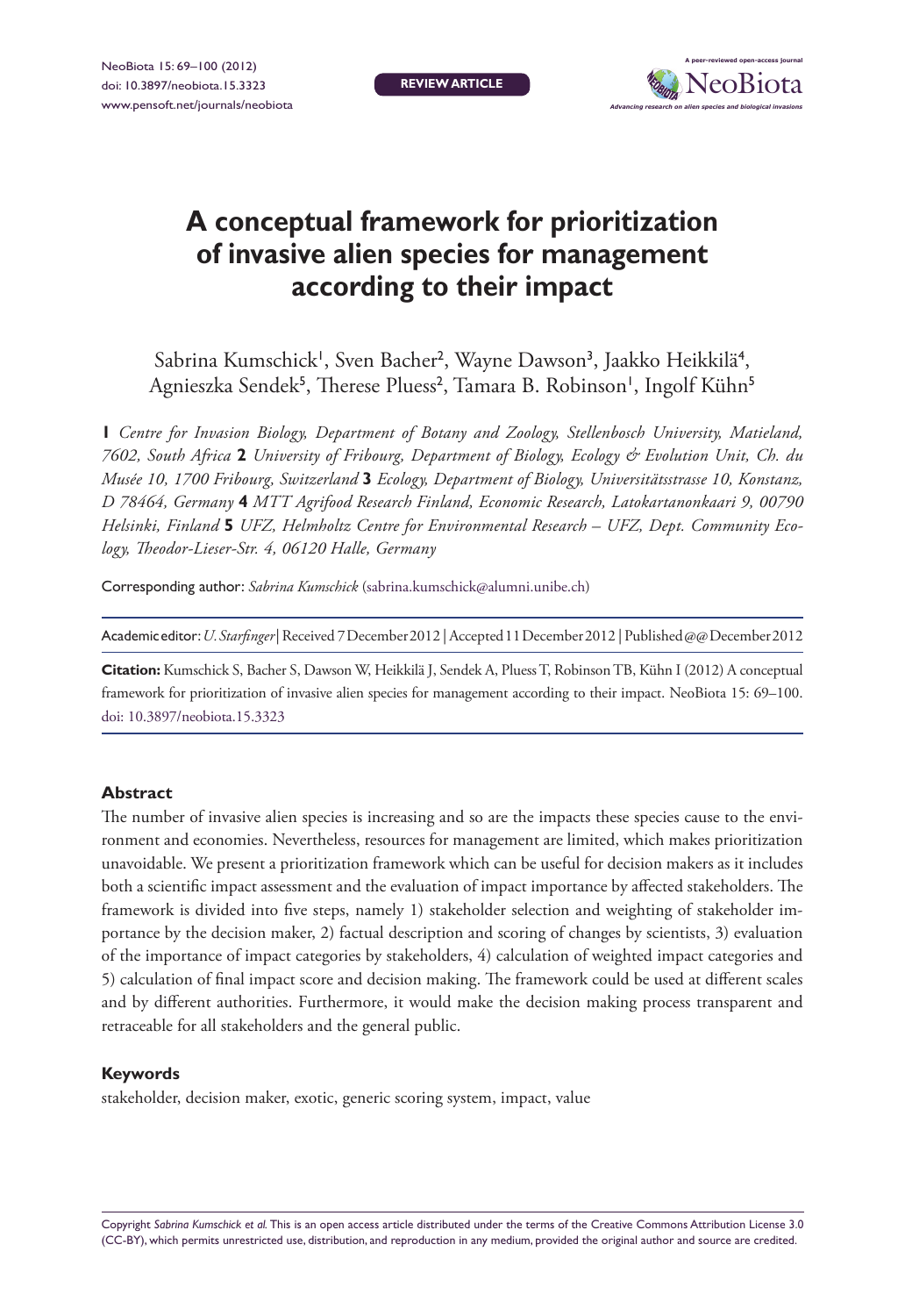#### **Introduction**

Impacts of invasive alien species (IAS) affect different receptor environments, and are often divided into environmental and socio-economic impacts. Some of these impacts can result in substantial monetary costs and/or alterations to entire ecosystems and social systems (O'Dowd et al. 2003, Pimentel et al. 2005, Reaser et al. 2007, Vilà et al. 2010). At an international level the ecological impacts of IAS are addressed by the Convention on Biological Diversity (CBD 1992). Through this convention the need for prioritization and management of priority species has been highlighted in the Strategic Plan for Biodiversity 2011-2020 (COP 10 2010), although no guidance on how to achieve this ideal is provided.

There has been recognition that societies need to mitigate negative impacts of IAS, i.e. find appropriate means to manage IAS in a way that their impacts are at least minimized, e.g. by eradication, reduction below a specific threshold, or containment. However, resources to manage IAS are limited and with increasing globalization, the influx of potentially harmful organisms will likely continue to increase (Perrings et al. 2010, Essl et al. 2011). There are two approaches to this problem. Firstly, to limit new alien species from entering an area/country, for which purpose border control risk assessments have been developed (e.g., Pheloung et al. 1999, Bomford 2008, see Hulme 2012 and Leung et al. 2012 for reviews). Secondly, alien species that escape border controls (Bacon et al. 2012) or have never been subjected to border control risk assessment, and which cause high impact must be managed in their new ranges (see above). Hence, a system is needed that facilitates the optimal allocation of limited resources to manage those IAS that are most harmful in a given area. Such a system would ideally integrate the severity of effects on the environment, as well as on the economy and the society in question, allowing decision makers to prioritize certain high impact species for management. However, also cost-effectiveness of management needs to be taken into account.

Alien species, however, do not have only negative effects. The majority of the alien plants in Europe were deliberately introduced, e.g. as ornamental, horticultural, restoration, agricultural or forestry species (Hopper 2007, Lambdon et al. 2008, Pyšek et al. 2009) with their respective social, economic and environmental benefits. Management of such species, which are detrimental in some aspects (e.g. for biodiversity) and beneficial in others (e.g. forestry), can result in conflicts among involved stakeholders. For example, the introduction to South Africa of alien *Acacia* species which subsequently became invasive had differential effects on local communities. On the one hand, communities suffered from water scarcity due to increased evapotranspiration by the acacias. On the other hand, they benefitted from fuel wood and building timber (De Wit et al. 2001). Such situations have led to the recognition of a need for a framework to document the different consequences of an IAS for different groups of stakeholders (Stoll-Kleemann and Welp 2006, Binimelis et al. 2007, Kapler et al. 2012) and recently a few attempts have been made to develop applications which incorporate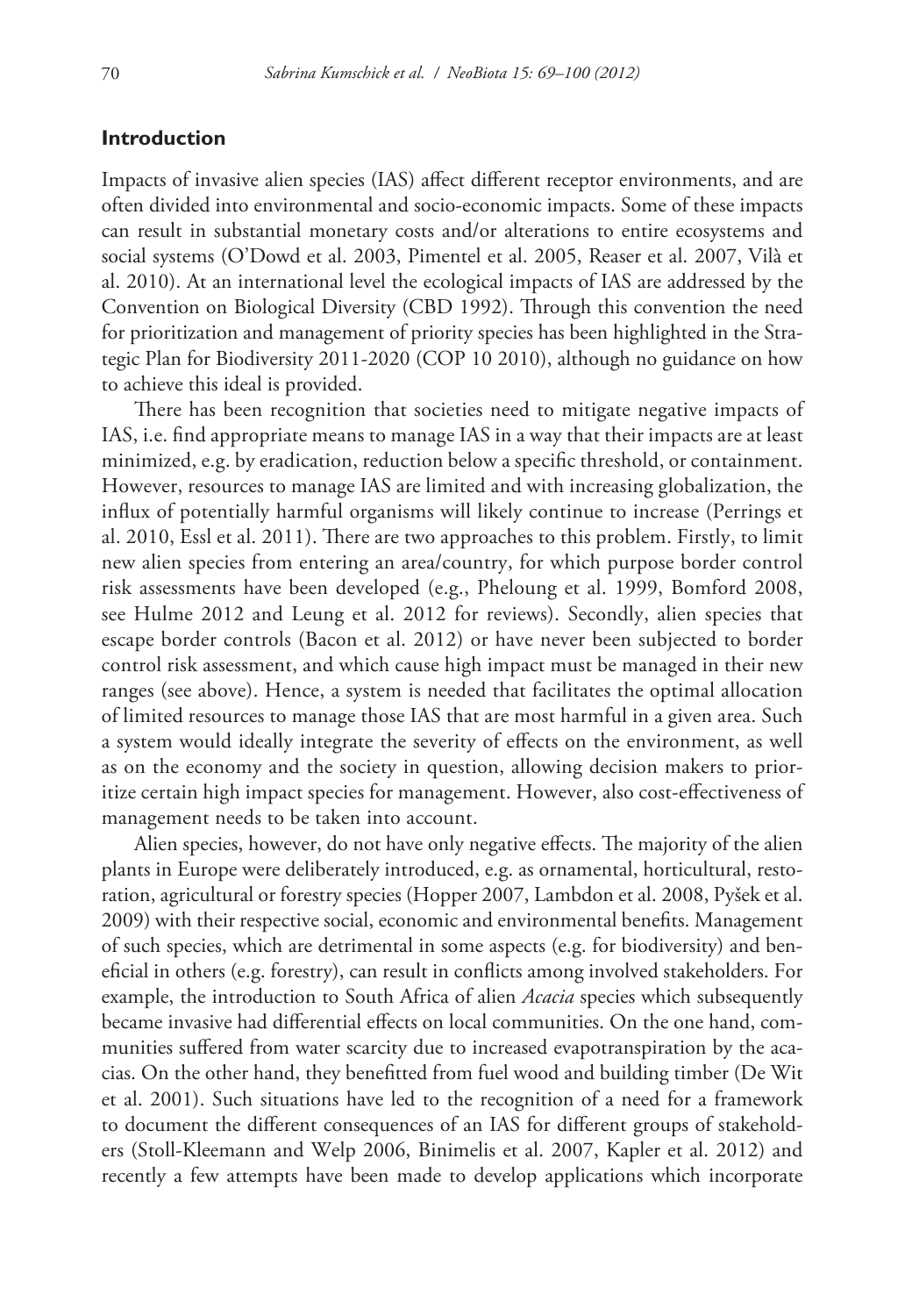stakeholders (Cook and Proctor 2007, Hurley et al. 2010, Liu et al. 2011, De Lange et al. 2012, Forsyth et al. 2012).

Parker et al. (1999) developed a framework to assess the ecological effect of IAS, arguing that the total effect of an invader includes three fundamental dimensions: range, abundance, and the per-capita or per-biomass effect of the invader, i.e. the magnitude of ecological change it causes. Since then progress has been made in scoring the overall negative effects of alien species (e.g., Nentwig et al. 2010, Kumschick and Nentwig 2010, Pluess 2011). A very detailed assessment scheme for impacts of genetically modified organisms was presented by Kowarik et al. (2008) which can easily be adapted for invasive species. However, few of these impact scoring approaches explicitly addressed potentially competing interests of stakeholders (i.e. various ecological, economic or social interests) within the context of management of IAS. Furthermore, these studies ignore potential positive effects of IAS, which might be crucial for some species and stakeholders (see e.g., Schlaepfer et al. 2011 for a review). These points are important because biological invasions represent a complex societal issue for two reasons. First, the scientific knowledge about biological invasions and the outcome of different management options are highly uncertain and second, both conflicts of interests and values are prominent in a problem-solving context such as the management of IAS (Kueffer and Hadorn 2008). Thus, as in any environmental decision making process, IAS management has to minimize conflicts characterized by ecological, economic and social value judgments of different stakeholders (Liu et al. 2010, 2011). Furthermore, if all types of impacts of IAS are to be assessed (i.e. ecological and socio-economic impacts), then the different scientific disciplines and associated value systems require a common currency with which to measure impact. Another layer of complexity is added by the fact that different sections of administration and stakeholder groups with differing agendas need to be integrated, since plants, animals and human health are in the responsibility of different agencies and/or ministries (e.g., IPPC - International Plant Protection Convention, OIE - World Organization for Animal Health, WHO - World Health Organization).

At present, several studies have proposed prioritization methods for the management of weeds (e.g., Skinner et al. 2000, Virtue et al. 2001, Robertson et al. 2003, Tassin et al. 2006, Randall et al. 2008, Brunel et al. 2010). However, only few schemes considered potential conflicts of interest when evaluating which weed species to prioritize for control first, mainly in South Africa (Robertson et al. 2003, Forsyth et al. 2012, De Lange et al. 2012). Other studies that specifically tackled the complexities of conflicting interests and values in IAS management have usually focused on particular outbreak situations of a single species (Maguire 2004, Liu et al. 2010, 2012). Based on a participatory approach in Western Australia, the prioritization by an assessment committee differed from current resource allocations in Western Australia (Cook and Proctor 2007). A similar approach was taken by Roura-Pascual et al. (2010) for South Africa. However, such a potentially time-consuming and re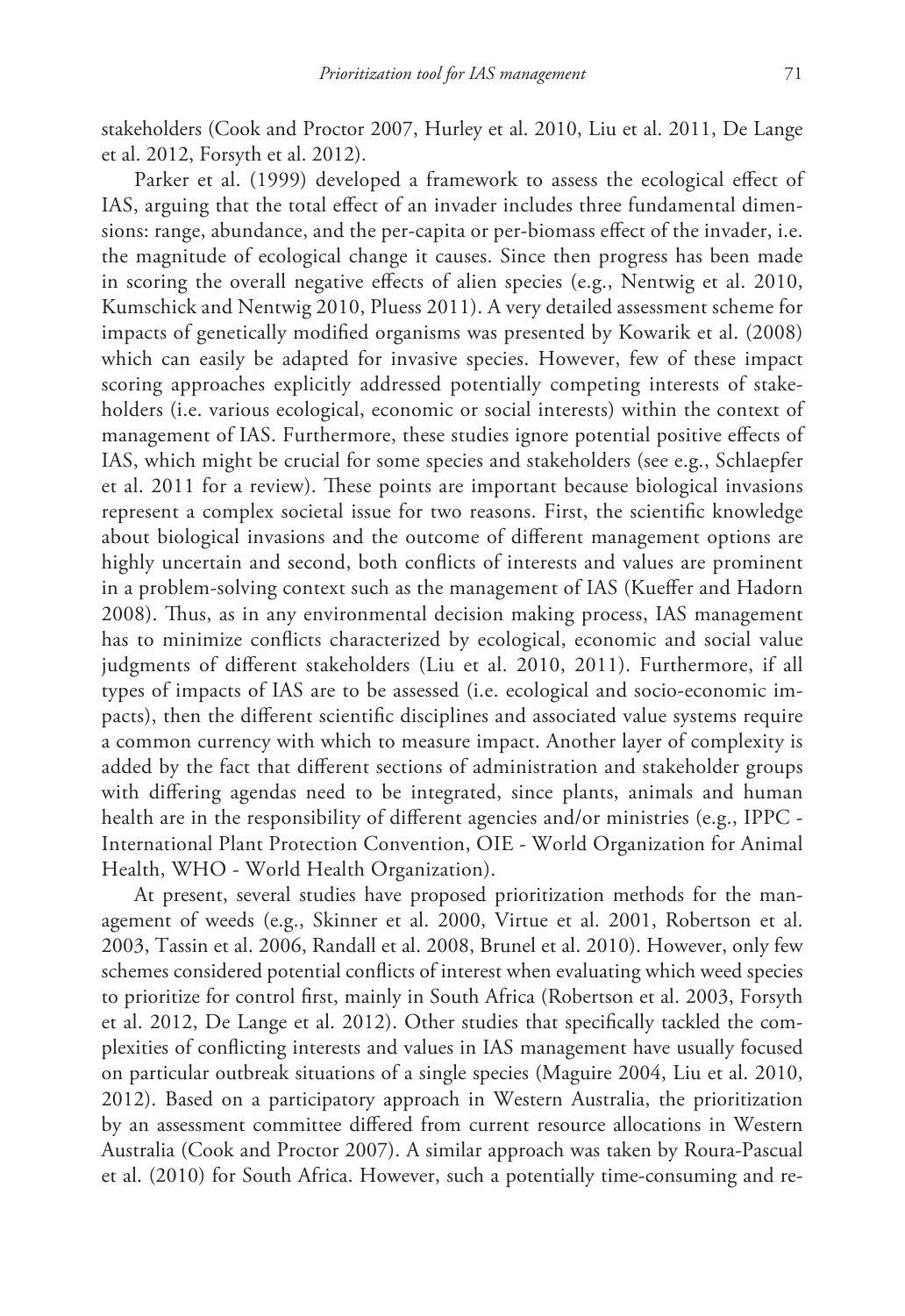source-demanding approach might not always be possible. Hence, decision makers and especially governmental bodies are still in need of a generic decision making aid that facilitates the identification of priority species whilst minimizing or reconciling potential conflicts of interest.

The basic problem with many of the systems to date is a fundamental one. Decisions made for IAS management are heavily influenced by judgements which are predominantly based on inputs from scientists (Wilhere 2008). In general, the role undertaken by scientists in decision making falls along a gradient (Lach et al. 2003). At one end of the continuum, scientists may simply report results that others use to make decisions. Alternatively, they may interpret these results and work with decision makers to integrate these results into the decision making process. At the other end of the continuum, scientists may be actively involved in decision making by advocating for a specific decision or in the extreme, making the decision themselves. While traditionally scientists largely shied away from active involvement in decision making (Lach et al. 2003), recent years have seen increasing advocacy (Marris 2006, Scott et al. 2007). This has resulted in a call for science inputs into decision making to be supportive of the process but dispassionate towards policy outcomes (Lackey 2007), recognising that science is but one vital element that needs to be considered in decision making. Against this background we argue that the process of objectively describing with scientific methods changes associated with an IAS has to be explicitly separated from the proximate subjective societal evaluation of impact, which is based on values. For the actual decision making for management, however, facts (effects on environment and socio-economy) need to be connected to values (judgement of involved stakeholders).

Here, we propose a comprehensive framework which aims to explicitly separate the scientific description of changes caused by IAS from the value systems of affected stakeholders who may have differing interests. Furthermore, it addresses both negative and positive effects of IAS, since positive effects are often neglected in purely ecological impact studies (Goodenough 2010, Davis et al. 2011, but see Pyšek et al. 2012 for a global review).

#### **Framework for impact evaluation of IAS**

The framework suggested here is divided into five steps. The different steps are shortly introduced in this section. We then present more details about the scorings and values in the following sections and in Figures 1 and 2.

Step 1: Stakeholder selection and weighting of stakeholder importance. A call for stakeholder participation is launched and they are encouraged to claim their interest. The stakeholder group is formed such that it is sufficiently representative and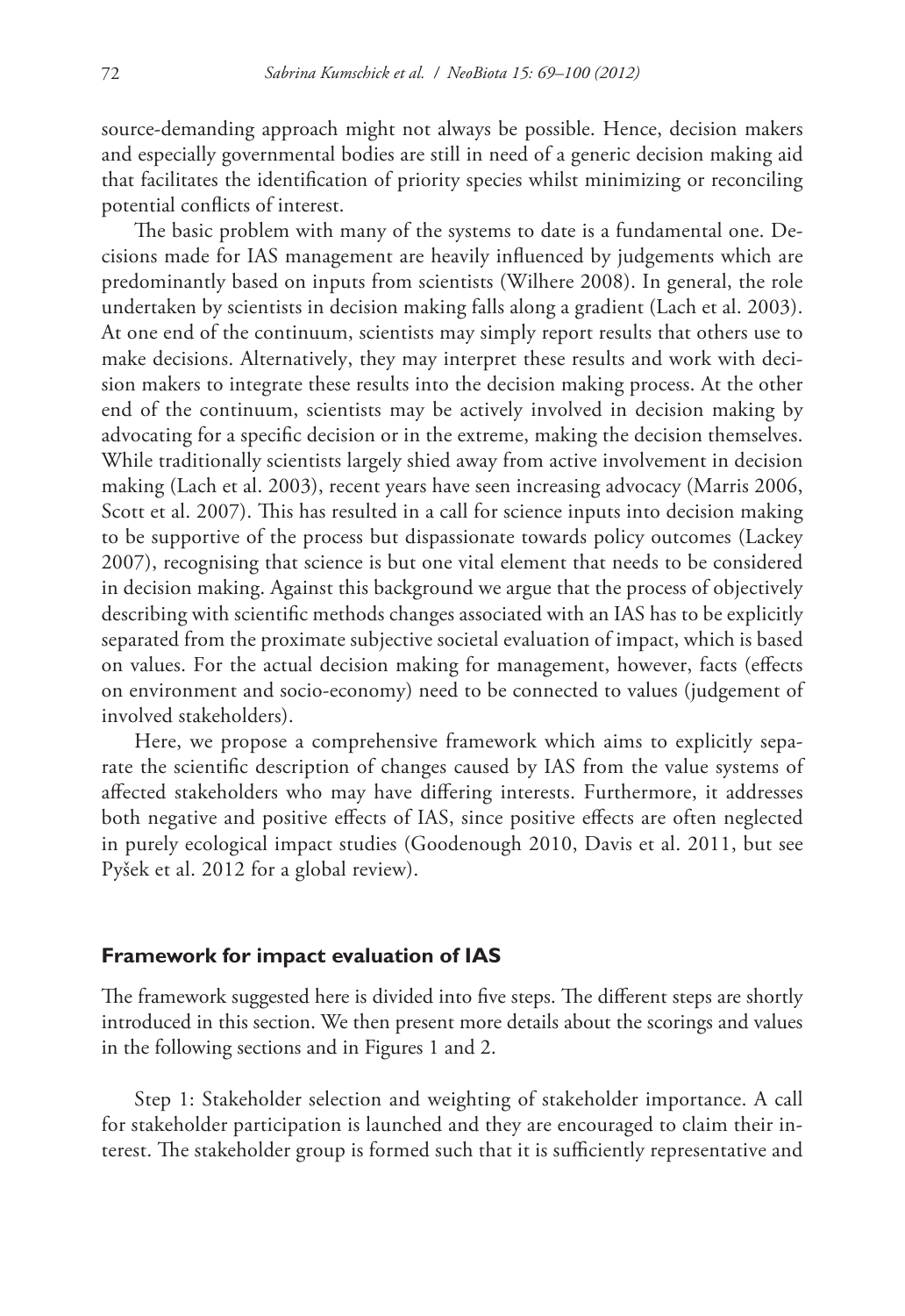

**Figure 1.** Schematic overview of the conceptual framework to assess change in different impact categories for each species, capture stakeholders' interests and weigh stakeholders and calculate a final impact score for each species, see chapter "framework for impact evaluation" of IAS for a brief and the following chapters for detailed explanation.

appropriate for the task at hand. The participating stakeholders are then categorized according to their importance in relation to the issue that is being evaluated. This process produces Stakeholder Weights (SW), and should be conducted in a transparent and logical way.

Step 2: Description and scoring of changes due to IAS. For this step we propose a scoring system, based on two main impact classes (ecological, socio-economic) each with several categories (e.g., agriculture, health, infrastructure, herbivory, hybridization). Negative and positive changes are separately evaluated for each IAS. The outcome of this step is hereafter referred to as Change Assessment Score (CAS).

Step 3: Valuing the relative importance of impact categories by stakeholders. After identifying affected stakeholders in step 1, each stakeholder values the relative importance of all impact categories. Negative and positive categories are valued separately. When valuing the categories, the stakeholders do not know the species assessed in step 2 and their change assessment scores. This is called Stakeholder Value Assessment (SVA).

After selection of stakeholders (step 1), the description of changes (step 2) and the assessment of stakeholder weights (step 3) can be conducted at the same time as one does not depend on the outcome of the other. The following steps in turn can only be performed if the outcomes of the former steps are known.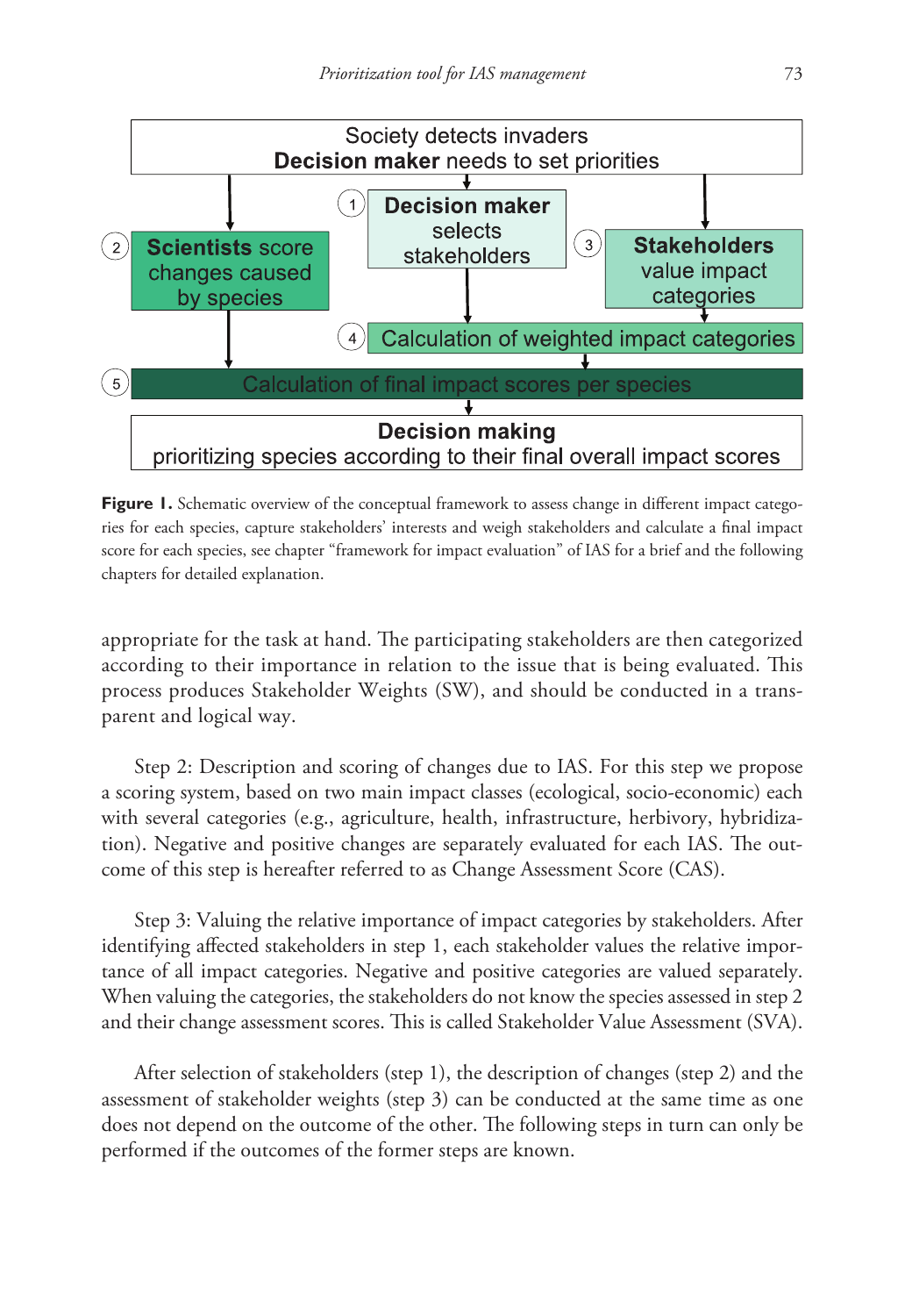

**Figure 2.** Fictitious example on how to calculate the different values of the prioritization framework. For brevity, we limit the number of categories from the scientific impact assessment in Step 2 of the framework to 3 (out of 24). Species 2 has the highest social Change Assessment Score (CAS), whilst species 3 has the highest CAS for ecosystem changes. The decision maker gives stakeholder Y the greatest weighting. In the Stakeholder Value Assessment (SVA), stakeholder X gives the greatest value to ecosystem, whilst Y values the social category the highest, and stakeholder Z values agriculture most. Multiplying these values by the stakeholder weights and summing the products gives Weighted Impact Categories (WIC), and multiplying these values by respective category CAS values gives the final overall impact scores per species. Note that WIC values for positive change need to be inversed to negative values upon calculation of final impact scores per category and overall.

Step 4: Calculating weighted impact categories. This is done by combining the outcomes of step 1 and step 3, which produces Weighted Impact Categories (WIC).

Step 5: Final impact scores. The Final Impact Scores (FIS) for each species are calculated by combining the CAS (step 2) with WIC (step 4).

In the following sections, the five steps are described in detail, and in the final part of the paper the usefulness of the scheme for different potential end-users and advantages and potential shortcomings are discussed.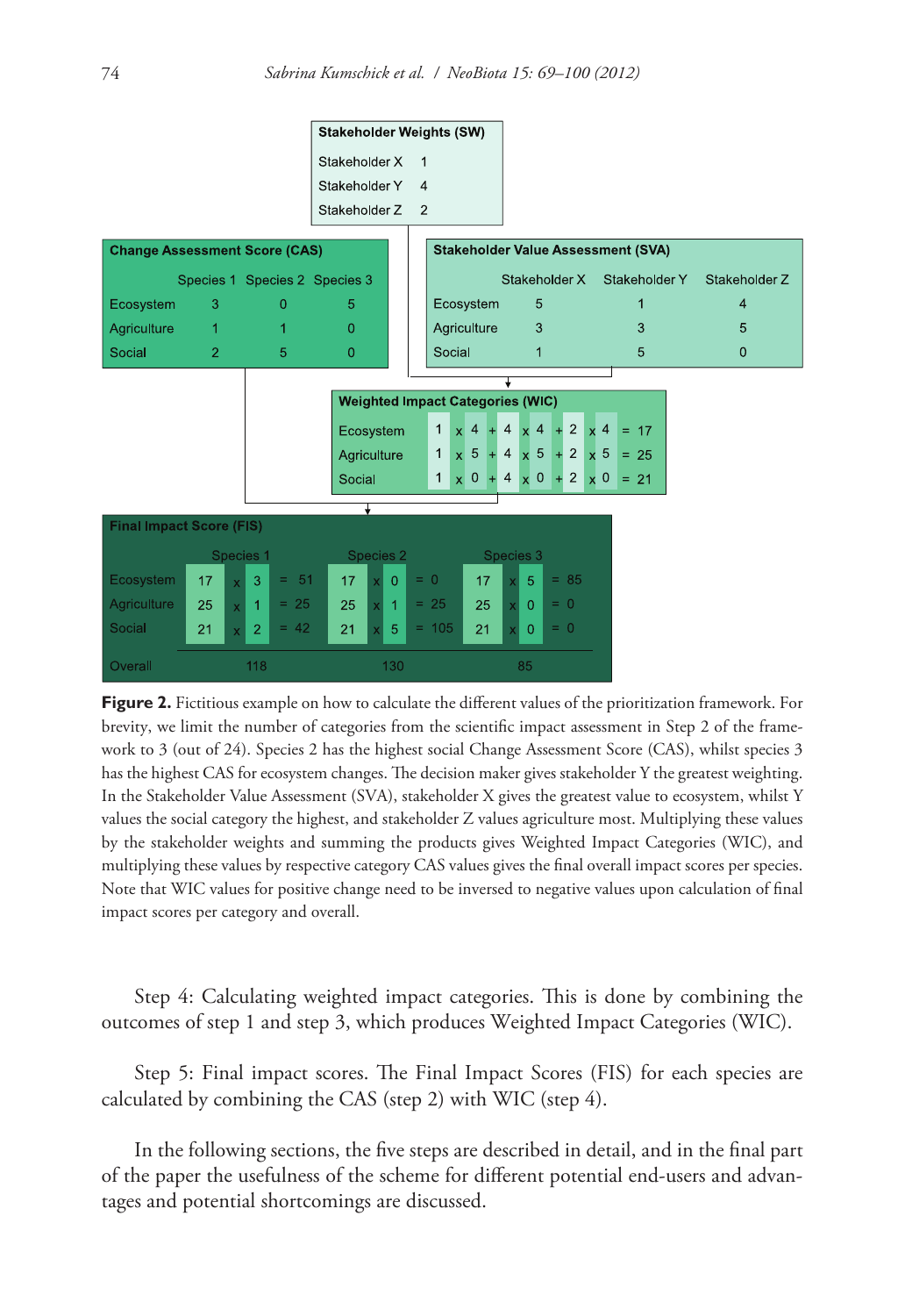| <b>Step</b> | <b>Action</b>                                                                                                | Actor                                           | Output                                     |
|-------------|--------------------------------------------------------------------------------------------------------------|-------------------------------------------------|--------------------------------------------|
| 1)          | Decision maker chooses the stakeholders and<br>decides on the form and execution of the<br>weighting process | Decision maker                                  | $SW = Stakeholder$<br>Weights              |
| $2^{*}$ )   | Assessment of change: the change a species incurs<br>for each category from App. A is scored                 | Scientists                                      | $CAS = Change$<br>Assessment Score         |
| $3^{*}$ )   | Stakeholders value each category from App. A,<br>regardless of the species and change a species<br>incurred  | Stakeholders                                    | $SVA = Stakeholder$<br>Value Assessment    |
| 4)          | Calculation of weighted impacts by combining<br>$SVA \times SW$                                              | Decision maker (or<br>scientists or consultant) | WIC = Weighted<br><b>Impact Categories</b> |
| 5)          | Calculation of final impact score<br>$WIC \times CAS$                                                        | Decision maker (or<br>scientists or consultant) | $FIS = Final Impact$<br>Score              |

**Table 1.** Prioritizing scheme in five steps, describing the action taken at each step, identifying the actor of each step and defining the output of each step. \*) can be performed simultaneously.

### **Step 1: Stakeholder selection and weighting of stakeholder importance**

Stakeholders play a central role in the presented scheme, as their opinions are crucial for evaluating the subjective impact categories through formal and structured analysis. The stakeholder process needs to be carefully planned, structured and conducted, accounting for the aim and needs of the problem at hand (Renn and Schweizer 2009). There are three main things to consider: a) who should participate; b) what is the form of the participatory process; and c) whose opinion counts.

#### **Who should participate?**

A stakeholder is – put simply – someone who can affect or is affected by the issue at stake (Freeman 1984, cited in Mitchell et al. 1997). There are several methods available that one could use to come up with a list of stakeholders (see, e.g. Pretty 1995, Reed et al. 2009). For instance, an often-applied method is the so called 'snowball technique' which involves consulting every stakeholder as long as no new actors are indicated. How representative the stakeholder group should be depends on the aim of the process (e.g. Rowe and Frewer 2005, Webler and Tuler 2006, Reed 2008, Renn and Schweizer 2009, Wesselink et al. 2011). For instance, the aim of the stakeholder process may be to avoid missing information and perspectives, to try to find win-win situations or compensations from winners to losers, to represent and discuss all relevant arguments, to ensure that less-privileged groups are given the opportunity to have their voices heard, or to enlighten policy processes by illustrating the diversity of claims, opinions and values (Renn and Schweizer 2009). We suggest that at least all those who are potentially affected by the species should have a possibility to participate or have their voice heard through some other participant (e.g. an organization). In practice, stakeholders would consist of, for instance, agricultural and silvicultural producers, environmental organizations, tourist industry, city/town representatives, different outdoor associations (e.g. hunters, bird-watchers, recreationists), and so forth.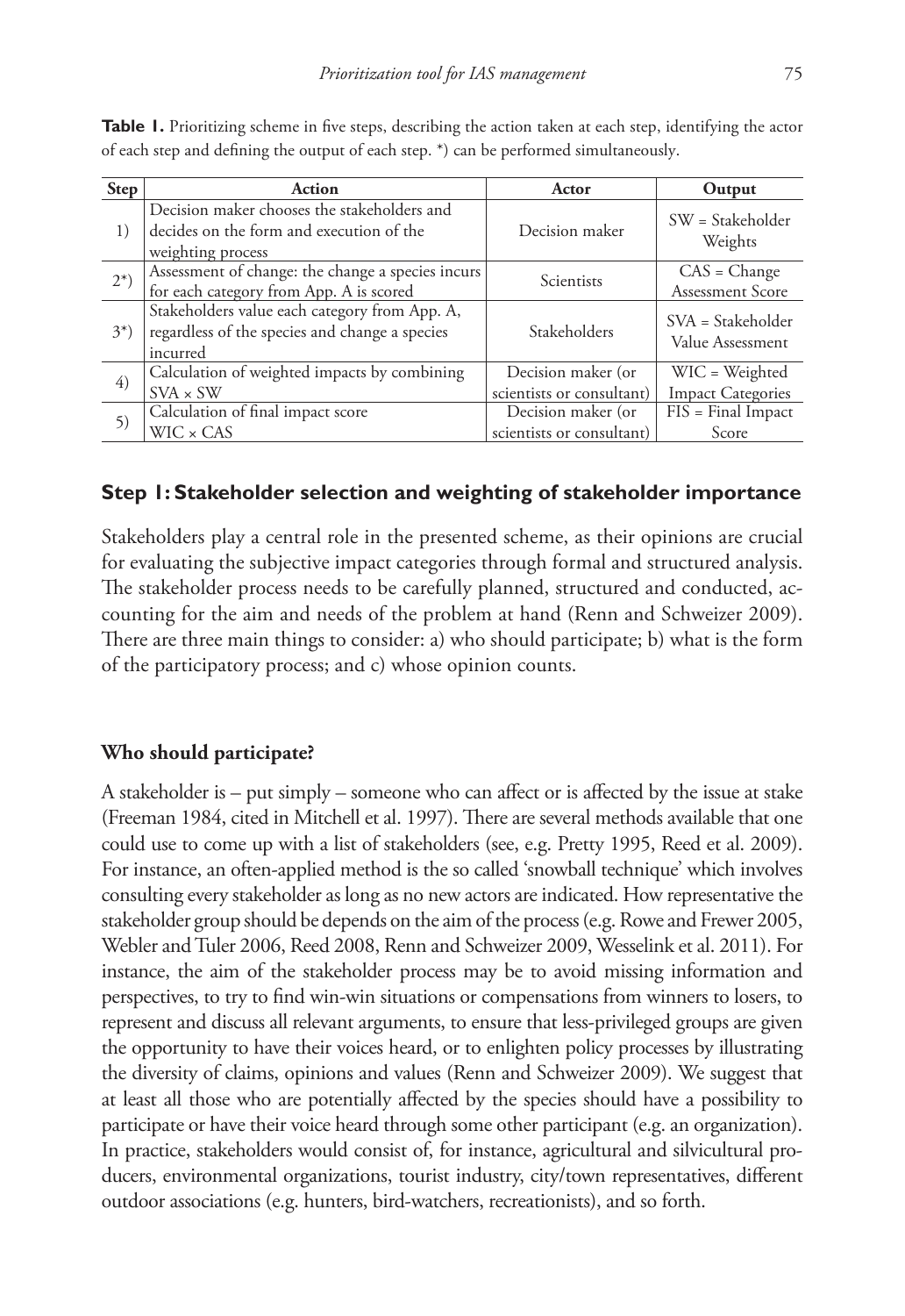#### **What is the form of the participatory process?**

One main issue regarding the stakeholder process is the form of opinion-forming: is the process aiming at a consensus through deliberation, or are the stakeholders just asked for their individual opinion? If a consensus is sought for, the result of the process in our case would be a single set of weights (see step 3) that could directly be used to weigh the species impacts (resulting from step 2). If each stakeholder is allowed to have their own weights, then these need to be aggregated in some way unless the analysis is to be conducted separately for each stakeholder. A simple way is to average all the weights, in which case each stakeholders' opinion is valued equally. However, if the decision maker wishes to weigh the stakeholder opinions, specific weights for each stakeholder need to be produced.

#### **Whose opinion counts?**

There are both ethical and pragmatic reasons why the decision maker should attend more closely to some stakeholders than others (Colfer et al. 1999). These include fair treatment of those who are more affected by the decision, and that some stakeholders just have a greater likelihood than others of affecting (and being affected by) the issue at stake. There are theories that attempt to explain, often in business context, which stakeholders are being paid more attention to (Reed et al. 2009). One such theory is the theory of stakeholder salience (Mitchell et al. 1997), according to which stakeholders can be categorized using three attributes: power (to affect the decision maker), legitimacy (to the issue at stake), and urgency (of their claims). The more of these three properties a stakeholder has, the higher is their salience and hence their importance in the eyes of the decision maker.

Categorization provides the decision maker with the possibility to influence the prioritization procedure by weighting each of the participating stakeholders. As this may be considered as a source of bias, it should be transparent and ideally based on objective and reliable analysis of stakeholders' attributes (Mark and Shotland 1985, Mushove and Vogel 2005). For instance, Colfer et al. (1999) suggest seven criteria by which to define the most important stakeholders in the case of forest management, score them at a scale 1-3 for each criterion and obtain a weight for each stakeholder by averaging over the criteria. Alternatively there exist for instance pairwise comparison methods (Grafakos et al. 2010) that may be used to produce the required weights.

Weighting is not a straightforward process, especially when numerous attributes of the stakeholders are taken into consideration, and when stakeholders' external environment and interactions are complex (de Reynier et al. 2010, Aaltonen 2011). The decision maker undertaking the categorization ("top-down approach") is by no means the only way of attributing a weight to stakeholders. There are also methods through which the stakeholders themselves come up with a ranking order of their importance (see, for instance, Pretty 1995, Mitchell et al. 1997, Reed 2008, Reed et al. 2009).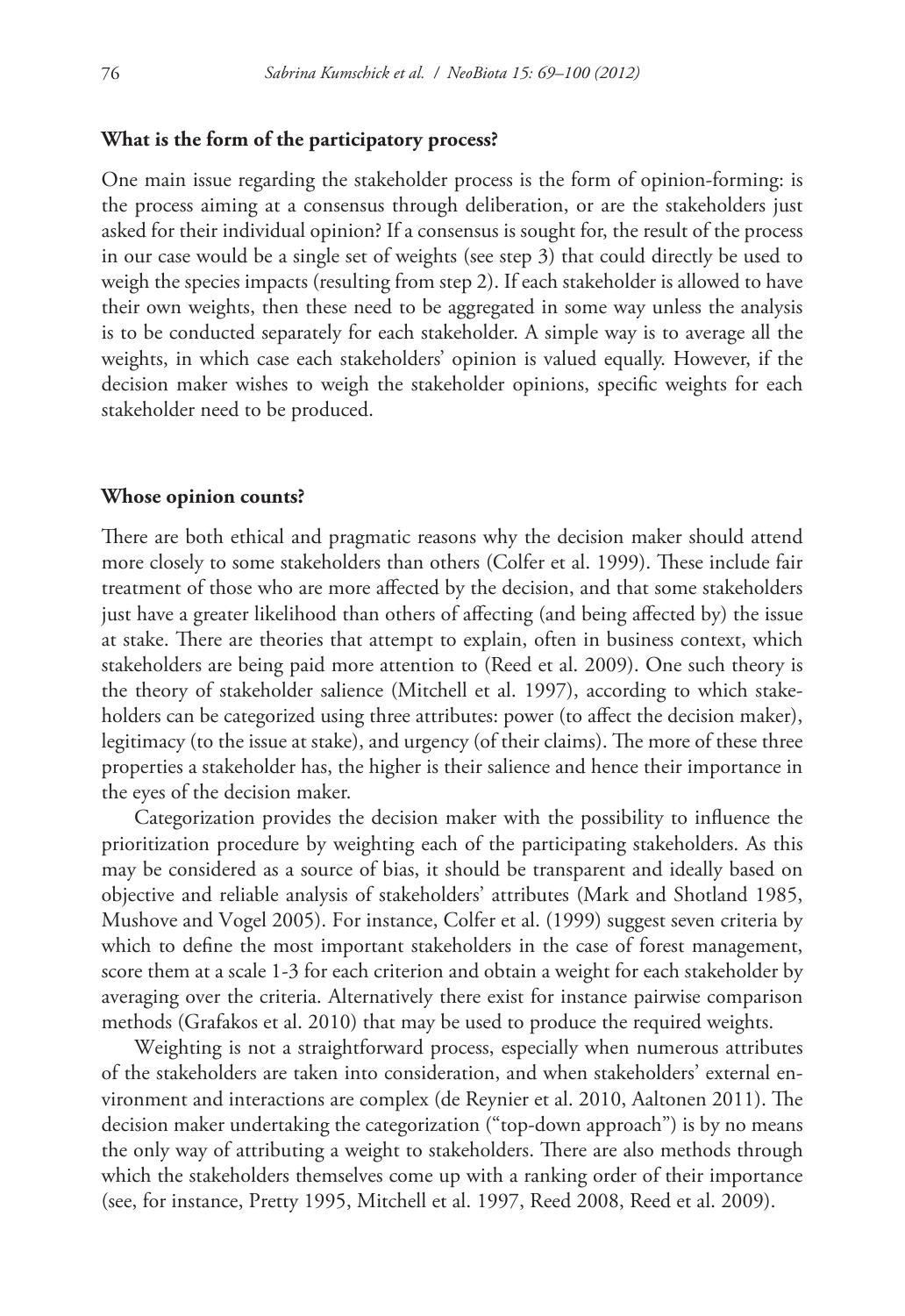Reed (2008) provides best practices for the stakeholder process, including for instance emphasis on empowerment and equity, representation and analysis of relevant stakeholders, need for clear objectives for the process, choosing methods depending on the context, and integration of scientific and local knowledge. Our framework requires the evaluation and categorization of stakeholder importance. However, as to what the precise format of the stakeholder process should be, we do not specify here for reasons of space. Practical examples in the context of invasive alien species can be found in Cook and Proctor (2007), Hurley et al. (2010), Skurka Darin et al. (2011) and De Lange et al. (2012). The desired outcome nonetheless is clear: the process should produce a set of weights for the different impact categories that would broadly reflect the values present in the society.

#### **Step 2: Description and scoring of changes**

The second step of the decision making process aims at recording all changes an IAS causes in the introduced range. An impact or change in this case is defined as any deviation from the state of a system before the invasion happened. In order to make comparison between species, different locations and different measurements of impact, we suggest the use of a generic scoring system (e.g., Nentwig et al. 2010, Kumschick and Nentwig 2010). Nevertheless, scoring systems and other prioritization tools suggested so far often only focus on unwanted changes and rarely take into account possible welcome changes which might result from species introductions, as e.g. increasing population densities of threatened native species (Schlaepfer et al. 2011) or economic benefits (Leung et al. 2012). For a balanced view, however, positive effects should no longer be neglected or even ignored, as many stakeholders profit from such IAS. When a decision is needed on how to deal with an IAS, all possible stakeholder interests need to be accounted for to ensure wide acceptance and support for the decision (Myers et al. 2000, Gardener et al. 2010; see step 1 for more details). However, whether changes are perceived as "positive" or "negative" depends on the value system of the stakeholders concerned (Simberloff et al. 2012). For example, the invasion of the weed Paterson's Curse (*Echium plantagineum*) in Australia was perceived as detrimental by ranchers because the plant is toxic to livestock, but beekeepers profited from its proliferous honey production (Harris 1988). In the following description of impact (changes), we continue to use the terms "positive" and "negative", but aim to define them in an objective, value-free way by describing the direction of change relative to pre-invasion state of the system.

Based on previously published scoring systems (e.g., Nentwig et al. 2010, Kumschick and Nentwig 2010, Kumschick et al. 2011, Pluess 2011, Kumschick et al. 2012), we determined a wide range of changes IAS could cause in the introduced area (Appendix A). The scoring system consists of two main classes of changes, socioeconomic and environmental, and each class has 6 categories. The categories for environmental changes are hybridization, competition, transmission of diseases to wild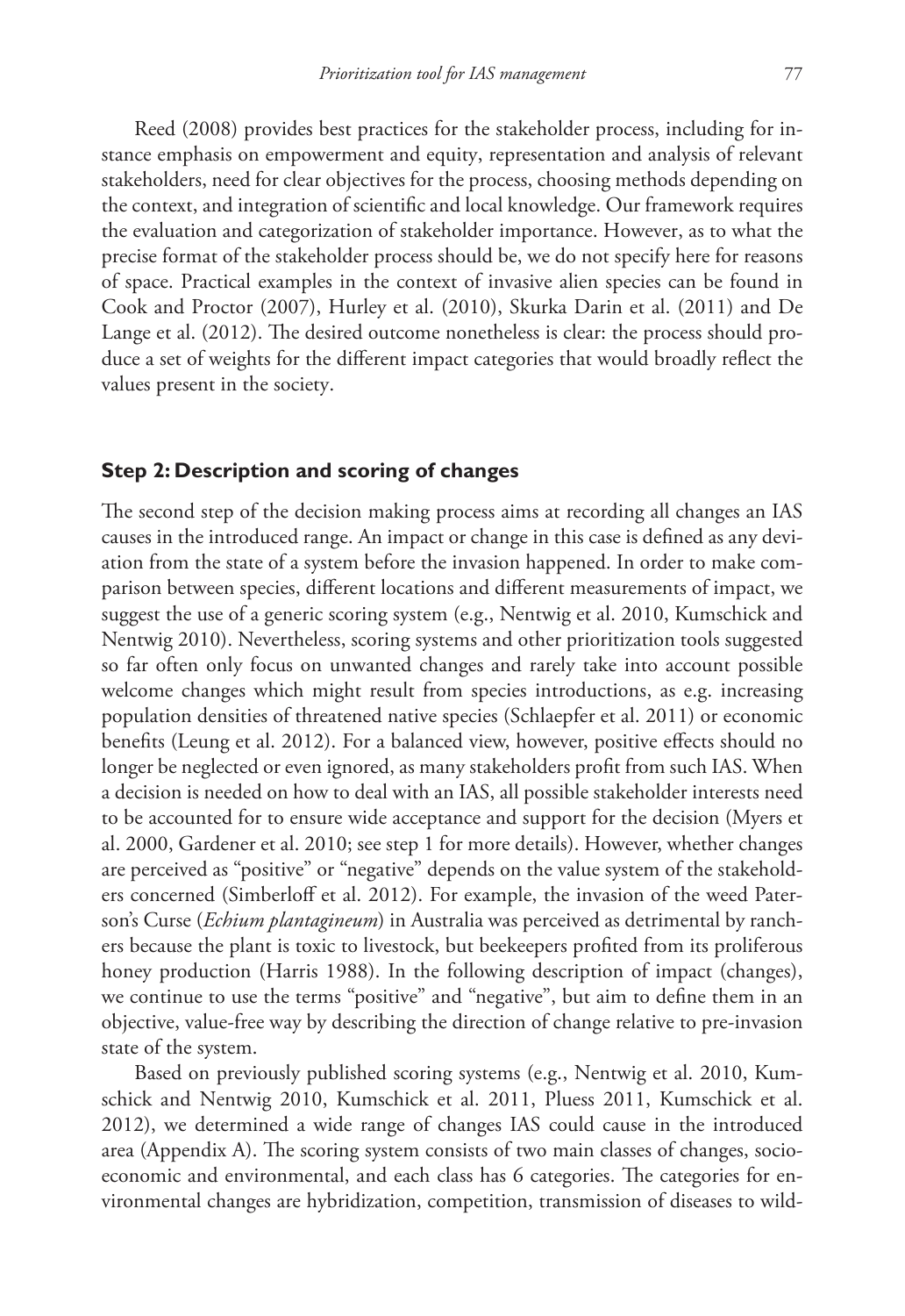life, herbivory/toxicity, predation, and ecosystem effects in general. Changes to the environment can be negative or positive. Changes in the negative direction denote a decrease in an attribute of ecosystem function or native biodiversity compared to the state before the IAS was introduced and can range from no changes to the environment (score 0) to the maximum reduction possible (score 5). Positive effects can occur in systems previously altered by human-induced disturbance, e.g. alien species, land-use change, pollutants, eutrophication etc., but where an invader can fulfil some or many of the functions that previously existed or were fulfilled by species before perturbation. Thus, these scores can also range from very low changes (score +1) to the complete restoration of an expected, pre-invasion state of system functioning (score +5). Furthermore, positive effects can occur if an invasive species enhances a function still provided by other resident species. Please note that "positive" and "negative" do not denote human values, but relate to the direction of environmental change after invasion relative to the pre-invasion state of the system: "positive" indicates changes towards the pre-invasion state, "negative" changes away from the pre-invasion state. Because a species might simultaneously cause positive and negative changes within the same category, but through different mechanisms (see e.g. the *Echium* example from Australia described above), we score these positive and negative changes separately. Furthermore, it is possible that a stakeholder values positive and negative changes differently, so by keeping them separate, the categories might also be weighted differently.

The socio-economic categories are changes to human health, infrastructure, animal production, agriculture, forestry and human social life. Socio-economic changes can also be negative or positive, depending on whether they decrease or increase human well-being. Negative changes often consist of direct monetary or utility losses and can range from no changes (score 0) to the maximum negative change possible (score 5). Positive effects are also possible, for example, more possibilities for hunting an invasive species whilst alleviating hunting pressure on native mammals, or provision of a nectar source for important pollinators of agricultural crops. These effects can also range from very low (score +1) to the highest positive effects possible (score +5). Again, we have positive and negative changes within the same category, but we score these separately because they might occur through different mechanisms.

Not all changes are equally relevant for different taxa. For example, the difference in changes between alien plants and animals is likely to be quite marked in some cases. Therefore, we propose not to use the scores of change ("impact" scores) as measurement themselves, but to calculate the percentage score achieved out of the maximum possible for a given species. Hence if plants and animals are to be assessed in the same prioritization round, then for questions which are not relevant for plants or animals respectively (e.g. ecological impact through predation for plants), the overall-score should be adjusted by calculating the percentage score achieved out of the maximum attainable score for the species, and then multiplying by the maximum score attainable among all species considered. The critical point here is that in any round of prioritization, each candidate species should have an equal opportunity of attaining the same maximum score possible.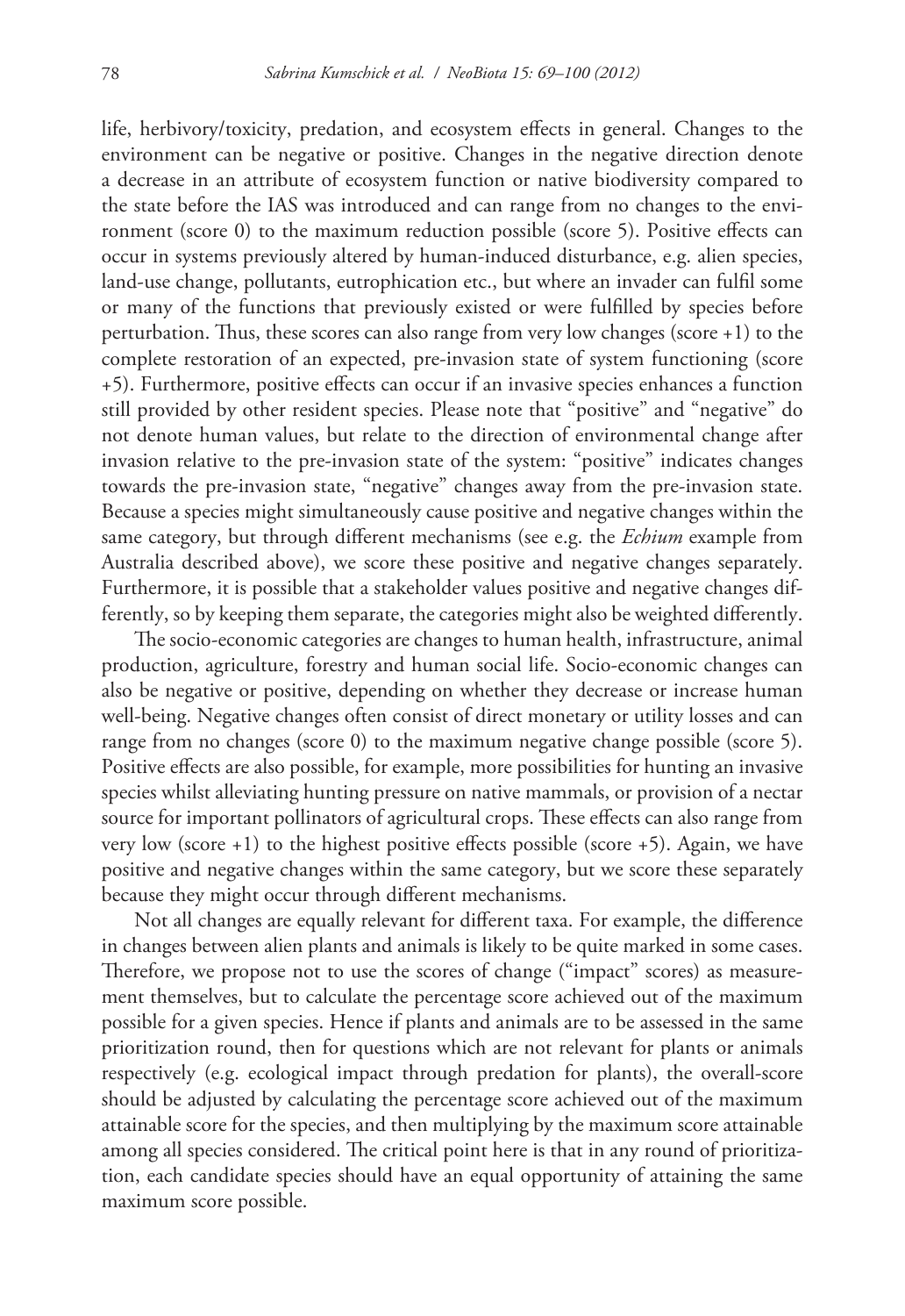In many cases, effects of IAS on the recipient environment and economy have not been thoroughly studied. As in the whole invasion process, the uncertainty level of impacts can therefore be high and communicating these uncertainties is crucial in the decision making process (Liu et al. 2011, Leung et al. 2012). We therefore suggest including information about certainty in this step to account for the reliability of the data source used for scoring (low, medium, high). For example, this can be based on the type of data source (e.g. Low: mentioned in paper, no reference, speculation, expert judgement. Medium: evidence in literature, observational. High: demonstrated evidence in peer-reviewed literature, experimental) (Spear and van Wilgen, pers. comm.). This also deals with the fact that an impact score of 0 can be both, "no impact known" and "no impact detectable". Including a certainty level enables to distinguish these possibilities (e.g. Low: no information. Medium: unlikely based on life history, expert judgement, literature observation or speculation that there is no impact. High: demonstrated evidence in peer-reviewed literature, experimental) (Spear and van Wilgen, pers. comm.). These certainty levels are to be communicated to the decision maker and can potentially influence the final decision making. Furthermore, they can identify research needs (e.g., species with large effects with low certainty).

#### **Step 3: Valuing the importance of impact categories by stakeholders**

At this stage, we will leave the domain of objective quantification again and focus on the societal context. Scientific measurements of impact are valued differently by different stakeholders and the valuation may differ in space and time and from case to case (Sagoff 2011). Biological invasions will thus be perceived to have different impacts for different societal sectors and different groups of stakeholders. Several species may be perceived as beneficial e.g. for farming, forestry, hunting or landscape restoration, but as detrimental from a nature conservationists point of view.

The approach we suggest here (as vizualised in Figures 1 and 2) would be to let each stakeholder group give scores to each impact category according to their perceived importance for them. For example, for an impact assessment of alien species in a city, two possible stakeholder groups might be the tourism industry and environmentalists. The tourism industry is likely to assign the highest scores to the positive category on human social life, while environmentalists might give highest priority to the negative categories of change in ecosystems in general and on other species (e.g. through competition). There are a few studies on invasive species that explicitly weight the different assessment criteria (Cook and Proctor 2007, Ou et al. 2008, Hurley et al. 2010, Skurka Darin et al. 2011). The processes by which this is done in these studies are mostly rating or paired comparison (analytical hierarchy process), but also fixed point scoring or the ratio method (Grafakos et al. 2010).

We propose a fixed point scoring method to rank the importance of the categories by giving the stakeholders a fixed amount of points (e.g. 100) to freely distribute among the impact categories. This would reflect their preferences, but it is also good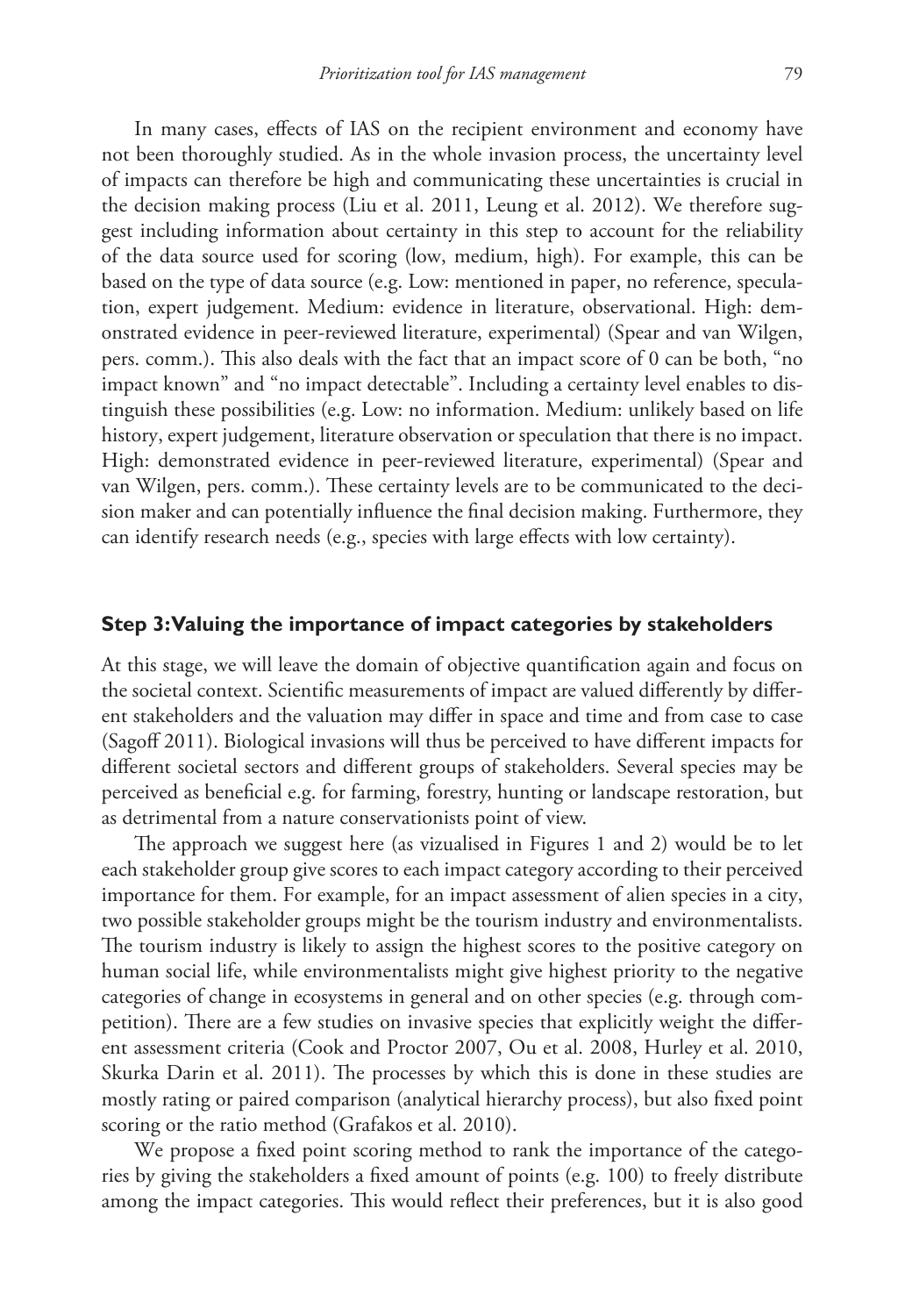to note that if the stakeholders have extreme agendas, they might also end up with extreme point allocations. As mentioned, there are other mechanisms that could alternatively be used, for instance scoring each category at scale 1-5, and possibly also a combination of these. However, whatever the procedure, the stakeholders need to be given clear instructions on what is expected of them.

As indicated in the previous section, negative and positive categories are valued separately. When valuing the categories, the stakeholders do not know the Change Assessment Scores (CAS) of the alien species assigned by scientists in step 2, neither do they know which species are being assessed in order to avoid biased valuation towards certain species. In the same line of argument, stakeholders begin the valuation scoring without knowing the scores or even the participation of other stakeholder groups. If further deliberation in the stakeholder process is desired, it may follow this initial valuation.

#### **Step 4: Calculating weighted impact categories**

For each stakeholder, the values of each impact category are multiplied with the weight score given to this stakeholder by the decision maker. For example, two stakeholders, named A and B here, assign 2 and 5 points, respectively to the category "agriculture". The decision maker weights the opinion of stakeholder A as 3 times higher than the opinion of stakeholder B, thus the impact scores of A are multiplied by a factor 3 while those of B remain unchanged (see Figure 2 for another example). The overall weighted impact score for the category "agriculture" would in this example receive a score of  $2 \times 3 + 5 \times 1 = 11$ . This procedure yields weighted impact values for each category, incorporating the value system of all stakeholders and their importance for the decision maker. The highest weighted impact values represent the categories that are valued most across all stakeholders, i.e. those categories in which impacts would have the most serious effects for society.

#### **Step 5: Final impact scores**

The final impact scores for each species are calculated by multiplying the Change Assessment Scores (CAS) for each impact category (step 2, Figure 1) by the Weighted Impact Categories (WIC) over all stakeholders (step 4, Figure 1). This procedure essentially combines the objectively measured impact with an overall valuation of this impact by society. To calculate an overall impact score for a species, all final impact scores are summed. It should be noted here that upon calculation of the weighted impact scores, the sign of the CAS should be inverted to negative values, so that the final summed impact score reflects the net perceived impact of a given species. For example, if a high scoring negative-change species has a high positive-change score in one category, and the major stakeholders rank this positive change highly, then the finally obtained impact score will be reduced by the larger positive weighted impact score. The same procedure is applied for the associated certainty scores. We would therefore also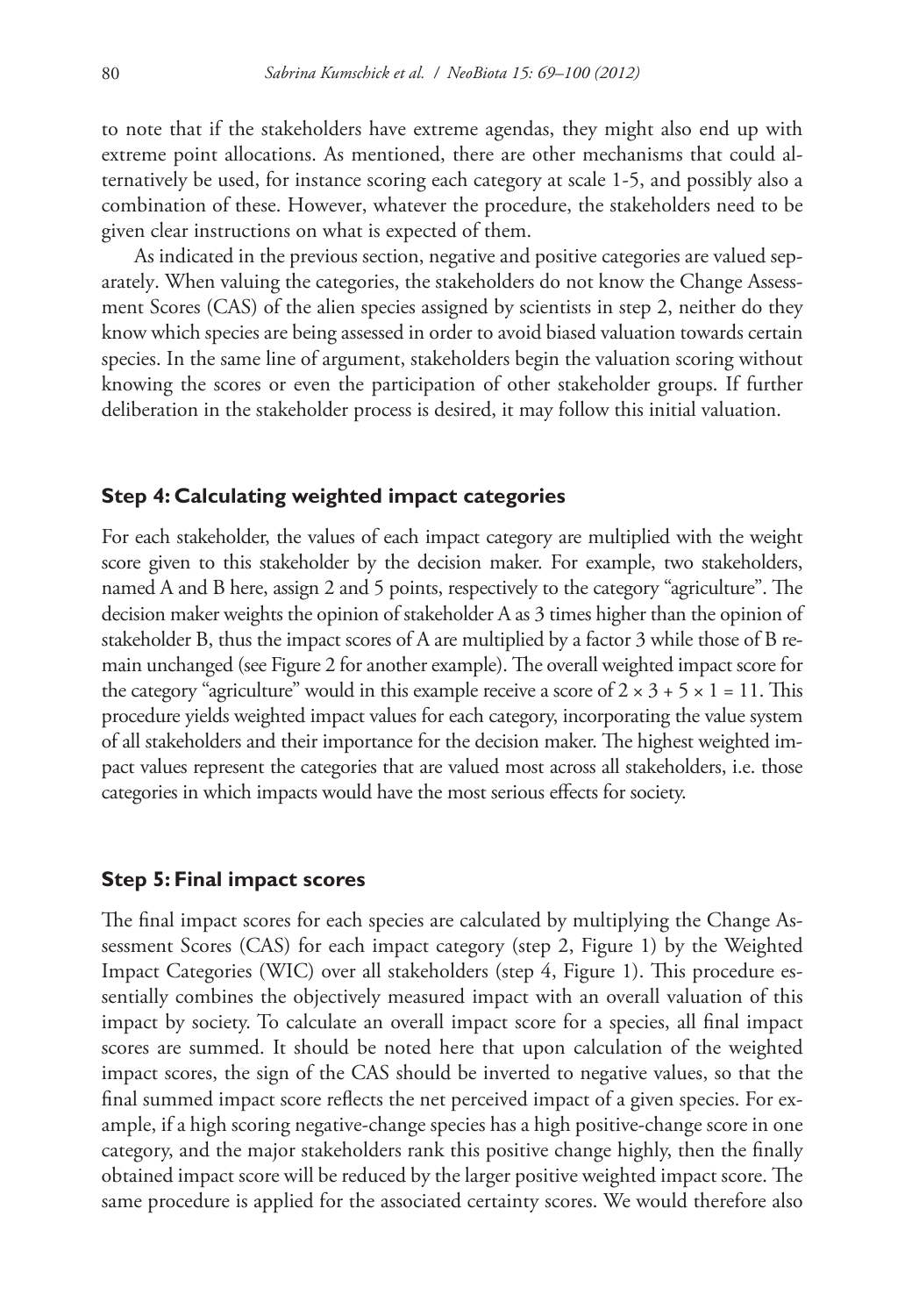learn about the combined certainty attached to the impact scores. Species can then be ranked according to their overall impact scores and/or by the certainty of the scores. Species responsible for large changes in an impact category that is of relatively low value to society are down-weighted, while species scoring low in impact categories that are of high societal value are given more weight (Figure 2). These final overall impact scores are a crucial element in the prioritization of management, amongst others like cost-effectiveness.

#### **Discussion**

Conservation organizations, governments and other interest groups need to prioritize which species to spend limited funds on in order to manage and achieve the best socioeconomic and ecological benefit. Here, we have presented a prioritization system which combines objective ecological information on how species change the state of the invaded environment, with stakeholder assessments evaluating impact categories according to their specific interests and perception of value, to create an overall impact score. Species are thus ranked in importance by combining the overall impact score with an *a priori* stakeholder rank, according to the perceived importance of stakeholders to the decision maker, who is the ultimate funding body of management measures. The system clearly distinguishes science from values in the decision making process, which is crucial for transparent, rational and sustainable policy making (Wilhere et al. 2012).

By combining stakeholder views and scientific information on species impact, this impact prioritization system can ensure that the outcome of action to manage the most problematic species has little bias from opinions of scientists, or from unintended dominance by any one stakeholder with a loud voice. Ultimately, the decision maker can have some influence on the decision of which species to manage, by deciding which stakeholder group's opinion is the most important. This weighting of importance should be made in a transparent and repeatable way, for example by using the size of the stakeholder group (assuming that larger groups are of greater importance), but other ways of weighting stakeholder importance might be more appropriate, depending on the situation. However, any ranking of stakeholder importance should be done *a priori*.

For the system to be used in practice, it needs a few more specifications from the side of the user. For example it needs to be specified how to choose and reach the stakeholders, and according to which criteria and by whom they should be weighted. The system is very flexible and easily adaptable in this respect, as well as in relation to the impact scoring scheme that is used. For these and other possible adaptations and specifications, the system should be tested in practice and it should be documented precisely how the steps were performed and which changes were necessary. Generally, the more a system is used in practice, and the higher the awareness of its shortcomings are, the better and more broadly applicable it can become. A good example for this is the Australian weed risk assessment (WRA), which has been tested worldwide and in different ecosystems, and adapted accordingly (Pheloung et al. 1999, Weber et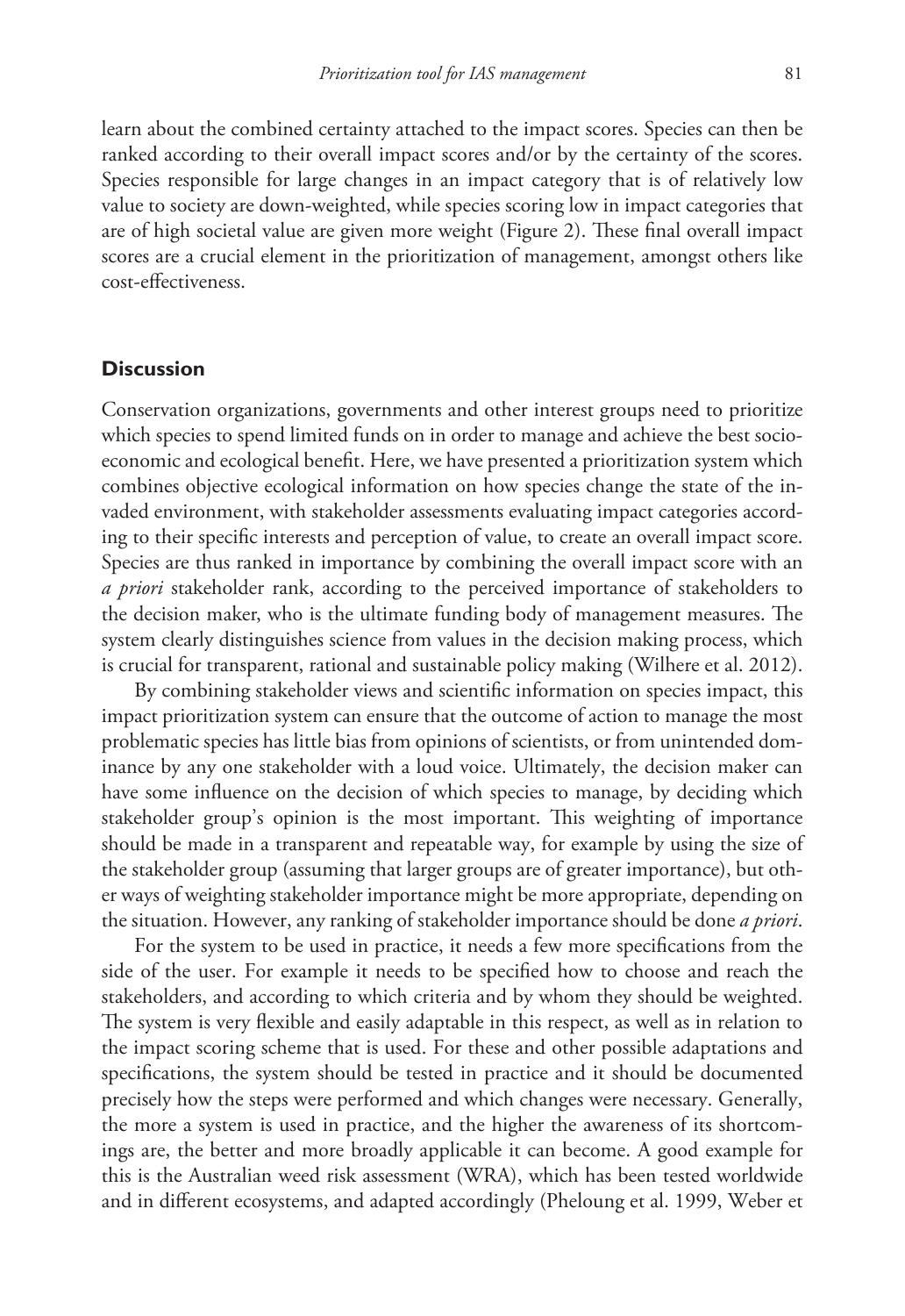al. 2009). For the WRA, it has been tested whether it accurately rejects invaders and accepts harmless, non-invasive species. In the case of the framework suggested here, there is no "right" or "wrong" species to manage in any case since most (if not all) invasive species affect the newly inhabited environment in one or the other way. Naturally, cost-effectiveness of management makes managing some species a more sensible thing to do than other species. Furthermore, because of the subjective influence of the stakeholders in the decision making process, testing the system will not give a definite answer as to whether it would work in practice.

However, we believe the scheme we have presented here is general enough for different types of decision makers/funding bodies to use at different scales, with minimal modifications required. For instance, relatively local invasive species management projects by conservation organizations may only have a small number of species to assess, with few stakeholders involved. The system could just as easily be used at a regional or national level by government bodies. This process would be facilitated by the lists of problematic IAS that already exist in many countries, e.g. Australia's 'Weeds of National Significance' List (Virtue et al. 2001) and list of harmful alien mammals and birds in Europe (Nentwig et al. 2010, Kumschick and Nentwig 2010). This framework could also be of special significance in guiding actions against IAS in developing countries that may lack the policy tools to give action to their national legislation or international obligations.

Another adaptation of the system, should there be a national, multi-species management plan with sufficient funds, would be to split potential species into taxonomic groups (e.g. plants, mammals, birds, invertebrates), or according to habitat/ecosystem (e.g. freshwater or other aquatic habitats, grasslands), which would allow multiple species to be selected for management which are likely to have very different types of impacts in different areas or ecosystems. However, our proposed impact assessment in Appendix A is flexible and broadly applicable enough to allow prioritization for management across a wide range of taxa and ecosystems, if this approach is desired.

Whilst our system can be a useful tool for identifying the highest priority species for management according to society and science, it does not take into account how cost-effective management implementation might be. Ideally, we should try to target those species that are more cost-effective to control or eradicate, at least at local scales. However, the chances of successful control will also depend on other factors than the species itself. Recent studies on the feasibility of eradication found that eradication success mainly depended on the extent of the invaded area (Pluess et al. 2012a) and the habitat type (Pluess et al. 2012b). If the circumstances of the infestation by the top-priority species prohibit effective eradication, then the next species in the list could be chosen. This could also be a useful strategy for picking a single species for management, should several end up with a tied '1<sup>st</sup> place' priority score, and if funds do not allow the management of all. Alternatively the management strategy could switch from a focus on eradication to containment and damage limitation of the top species in sensitive areas. Additionally, management actions can also have potential negative effects on the environment, which can possibly be larger than the effect of the species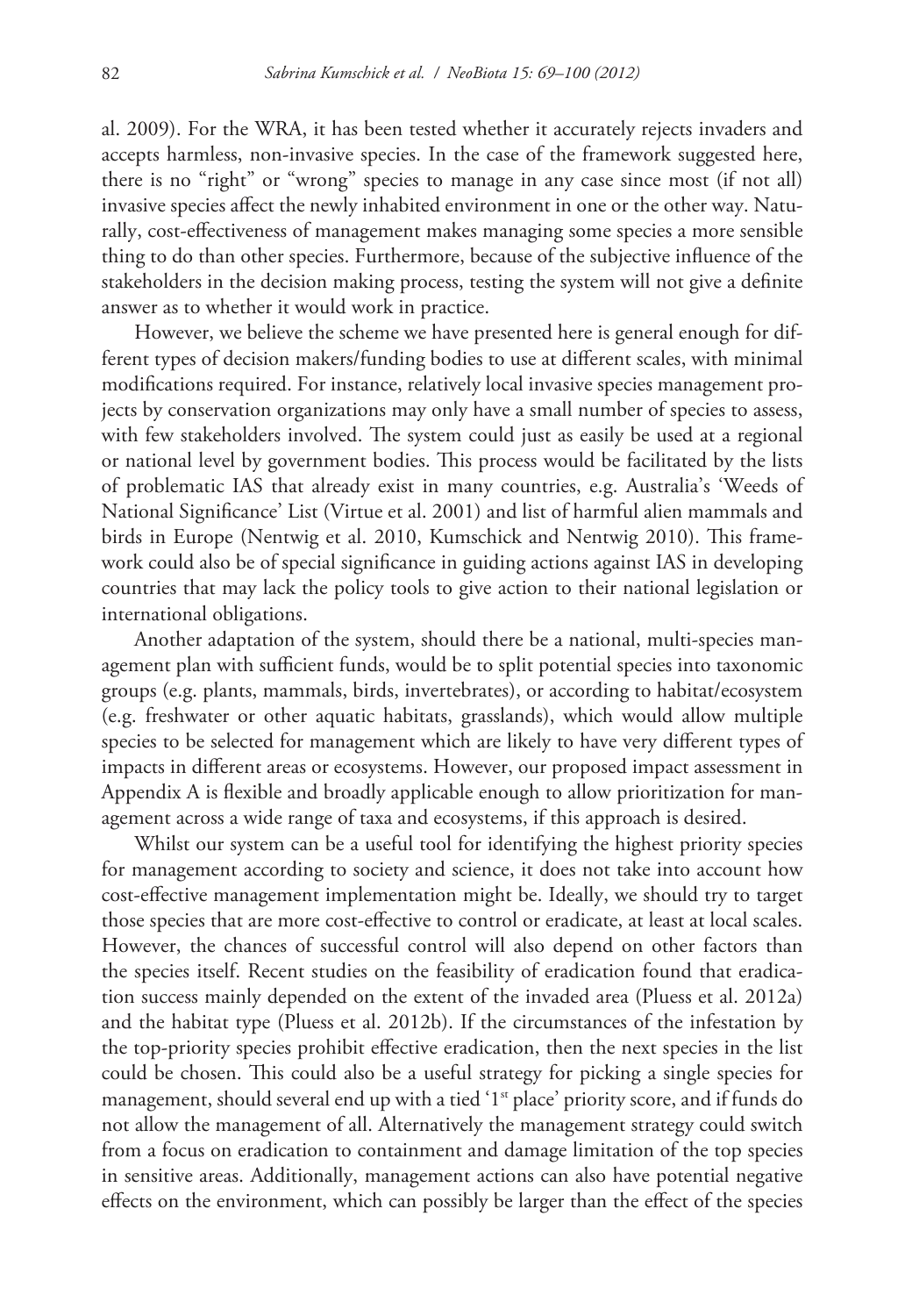itself. Britton et al. (2011) provide examples on how these risks can be incorporated in management decisions. Furthermore, given legislation and policies cannot be ignored; Governments have certain policy restrictions, for example regarding safety, health issues and nature conservation, which they have to comply with. Therefore, even a species that is not ranked as top priority in the proposed framework might have to be dealt with when it is required by a country's legislation.

This framework could potentially be useful for decision makers who need to set priorities for optimal resource allocation. Possible end-users of the framework besides governmental environmental agencies could also be nature conservation organizations (e.g., WWF), or any other organization interested in assessing the impact of IAS. The framework allows the end-user to set priorities for the management of problematic species across a wide range of taxa, by combining the actual change as described in step 2 (scientific input) and impact valuation in step 3 (stakeholders' valuation of impact categories).

A major strength of the approach highlighted here is the integration of scientific (i.e., objectively measurable) and social (i.e., value-based) assessments of invasive species impacts to prioritize species of concern according to impact severity. In addition, the generic nature of the impact assessment in step 2 and the category valuation by stakeholder makes the system flexible for use on different spatial scales and in different regions.

One potential weakness of the procedure proposed rests at the second step - scientific impact assessment. In practice, information on impacts generally has a high uncertainty and often is based only on expert judgements (Leung et al. 2012). Moreover, betterquantified impacts may be site-specific in their expression and magnitude, making generalization difficult (Virtue et al. 2001). Our scheme could provide an opportunity for targeting more thorough research and assessment of impacts of greatest concern to society, by communicating weighted impact values back to scientists. However, it should be borne in mind that public opinion is fluid, and may not immediately register the less tangible, but potentially detrimental impacts that invasive species can have on society.

Although the framework suggested is primarily meant to prioritize established and invasive species, it could also be used for border control of species which are invasive elsewhere and already known to cause impact, e.g. quarantine species. However, one should be aware of the problems associated with the prediction of future potentially harmful species, and also that this system does not assess entry or establishment probabilities. Particularly early during an invasion, management of species which are still harmless due to their small distributional range but may have a great potential to be detrimental in the future might be more cost-effective than trying to manage widespread species. Understanding how to predict impact is challenging but not impossible, and management decisions have to be made anyway (Leung et al. 2012).

In summary, we have presented a framework for prioritising invazive species according to impact severity, which involves the integration of scientifically assessed impacts per species, and socio-economic valuation of general impact importance across stakeholder groups. In theory, this framework could be implemented at multiple spatial scales, and for any group of species considered for management. However, the real value of the framework is revealed only once it has been thoroughly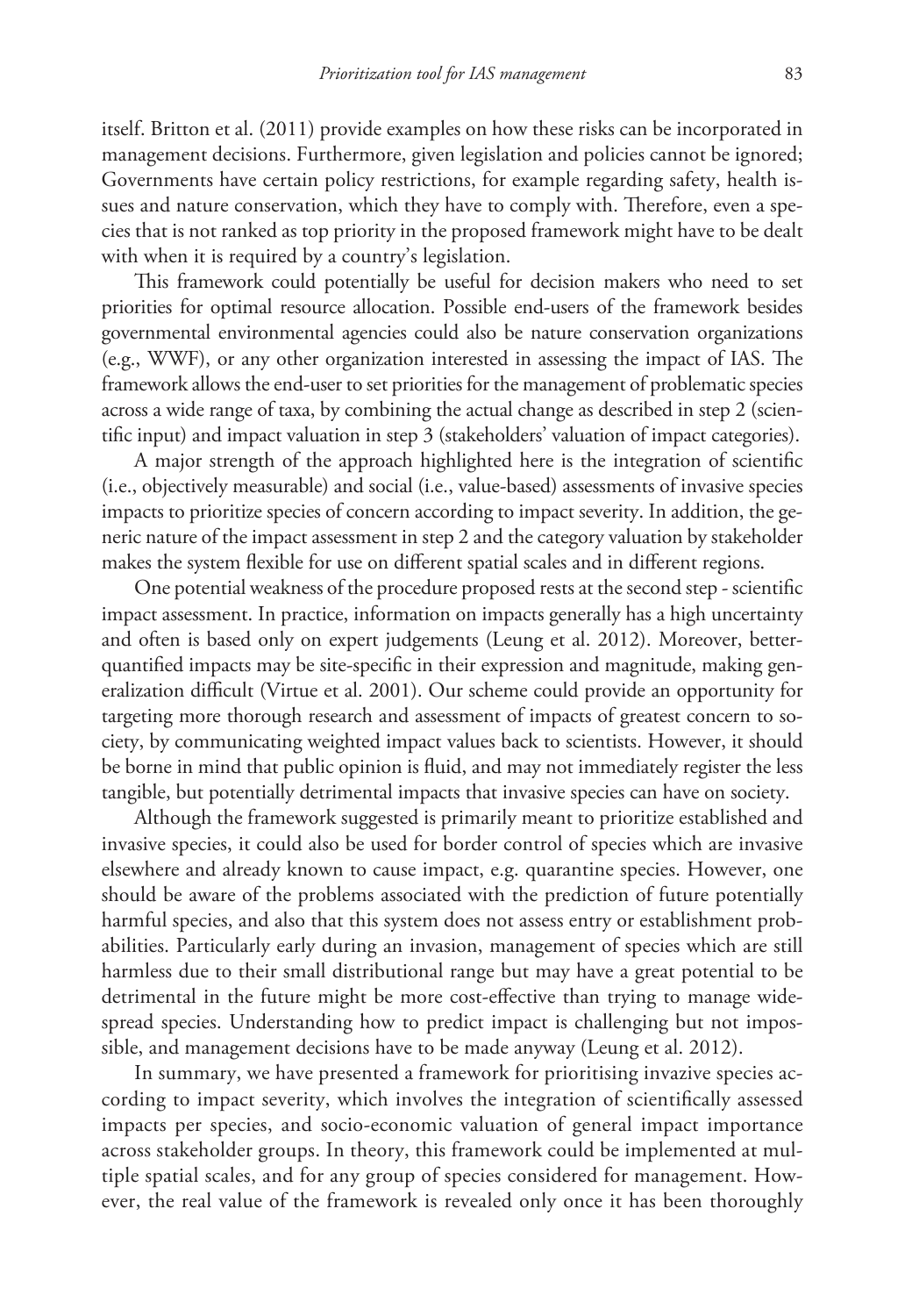applied and tested, and we encourage the use of this framework to test whether or not it can work in practice as a useful prioritization and decision making tool in invasive species management.

#### **Acknowledgements**

We thank the reviewers for helpful comments on an earlier version of the manuscript, A. Kempel and M. van Kleunen for co-organizing the workshop on "Biological Invasions – Towards general rules across taxa" that initiated this collaboration, and the Inter-University Doctoral Program in Ecology and Evolution, Lausanne for the sponsorship that enabled us to attend.

#### **References**

- Aaltonen K (2011) Project stakeholder analysis as an environmental interpretation process. International Journal of Project Management 29: 165–183. doi: 10.1016/j.ijproman.2010.02.001
- Bacon SJ, Bacher S, Aebi A (2012) Gaps in border controls are related to quarantine alien insect invasions in Europe. PLoSOne 7(10): e47689. doi:10.1371/journal.pone.0047689
- Binimelis R, Born W, Monterroso I, Rodríguez-Labajos B (2007) Socio-economic impact and assessment of biological invasions. In Nentwig W (Ed.) Biological Invasions. Springer (Berlin/Heidelberg): 331–347. doi: 10.1007/978-3-540-36920-2\_19
- Boesso G, Kumar, K (2009) Stakeholder prioritization and reporting: Evidence from Italy and the US. Accounting Forum 33: 162–175 doi: 10.1016/j.accfor.2008.07.010
- Bomford M (2008) Risk assessment models for establishment of exotic vertebrates in Australia and New Zealand. Invasive Animals Cooperative Research Centre (Canberra).
- Born W, Rauschmayer F, Brauer, I (2005) Economic evaluation of biological invasions a survey. Ecological Economics 55: 321–336. doi: 10.1016/j.ecolecon.2005.08.014
- Britton JR, Copp GH, Brazier M, Davies GD (2011) A modular assessment tool for managing introduced fishes according to risk of species and their populations, and impacts of management actions. Biological Invasions 13: 2847–2860. doi: 10.1007/s10530-011-9967-0
- Brunel S, Branquart E, Fried G, van Valkenburg J, Brundu G, Starfinger U, Buholzer S, Uludag A, Joseffson M & Baker R (2010) The EPPO prioritization process for invasive alien plants. Bulletin OEPP/EPPO Bulletin 40: 407–422.
- Bryson JM, Patton MQ, Bowman RA (2011) Working with evaluation stakeholders: A rationale, step-wise approach and toolkit. Evaluation and Program Planning 34: 1–12. doi: 10.1016/j.evalprogplan.2010.07.001
- Céspedes-Lorente J, de Burgos-Jiménez J, Álvarez-Gil MJ (2003) Stakeholders' environmental influence. An empirical analysis in the Spanish hotel industry. Scandinavian Journal of Management 19: 333–358. doi: 10.1016/S0956-5221(02)00034-9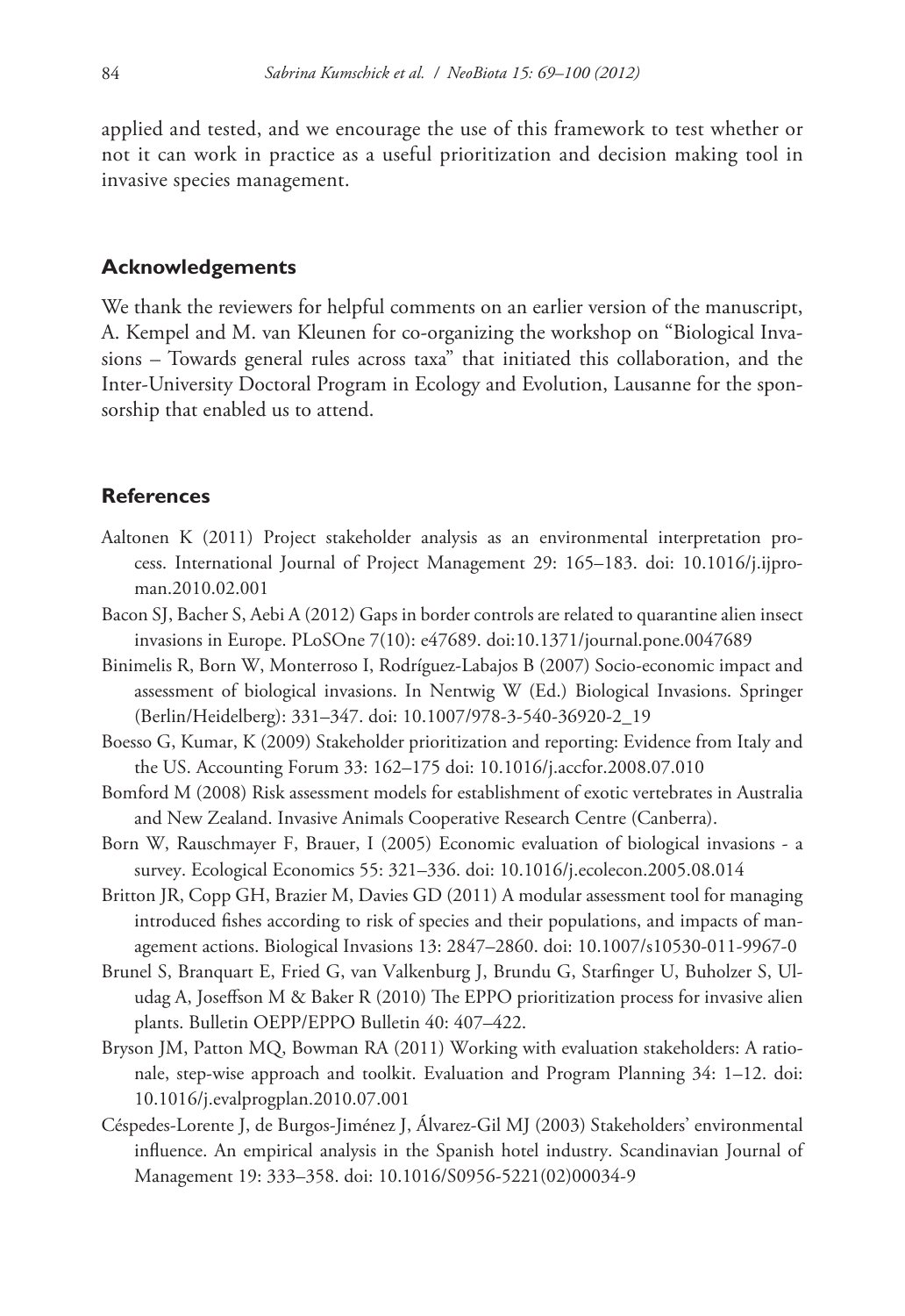- Chevalier JM, Buckles DJ (2008) SAS2: A guide to collaborative inquiry and social engagement. (Sage Publications). 305 pages.
- Colfer CJP, Prabhu R, Günter M, McDougall C, Porro NM, Porro R (1999) Who counts most? Assessing human well-being in sustainable forest management. The Criteria and Indicators Toolbox Series 8. Center for International Forestry Research. Washington D.C., USA.
- Cook D, Proctor W (2007) Assessing the threat of exotic plant pests. Ecological Economics 63: 594–604. doi: 10.1016/j.ecolecon.2006.12.021
- Convention on Biological Diversity (1992) 31 ILM 818.
- COP 10 (2010) Strategic plan for biodiversity. Adopted at the Conference of the Parties, Nagoya, Japan.
- Davis MA, Chew MK, Hobbs RJ, Lugo AE, Ewel JJ, Vermeij GJ, Brown JH, Rosenzweig ML, Gardener MR, Carroll SP, Thompson K, Pickett STA, Stromberg JC, Del Tredici P, Suding KN, Ehrenfeld JG, Grime JP, Mascaro J, Briggs JC (2011) Don't judge species on their origin. Nature 474: 153–154. doi: 10.1038/474153a
- De Lange WJ, Stafford WHL, Forsyth GG, Le Maitre DC (2012) Incorporating stakeholder preferences in the selection of technologies for using invasive alien plants as a bio-energy feedstock: Applying the analytical hierarchy process. Journal of Environmental Management 99: 76–83. doi: 10.1016/j.jenvman.2012.01.014
- de Reynier YL, Levin PS, Shoji NL (2010) Bringing stakeholders, scientists, and managers together through an integrated ecosystem assessment process. Marine Policy 34: 534–540. doi: 10.1016/j.marpol.2009.10.010
- de Wit MP, Crookes DJ, van Wilgen BW (2001) Conflicts of interest in environmental management: Estimating the costs and benefits of a tree invasion. Biological Invasions 3: 167– 178. doi: 10.1023/A:1014563702261
- Essl F, Dullinger S, Rabitsch W, Hulme PE, Huelber K, JarošíkV, Kleinbauer I, Krausmann F, Kühn I, Nentwig W, Vilà M, Genovesi P, Gherardi F, Desprez-Loustau ML, Roques A, Pyšek P (2011a) Socio-economic legacy yields an invasion debt. Proceedings of the National Academy of Sciences 108: 203–207. doi: 10.1073/pnas.1011728108
- Forsyth GG, Le Maitre DC, O'Farrell PJ, van Wilgen BW (2012) The prioritisation of invasive alien plant control projects using a multi-criteria decision model informed by stakeholder input and spatial data. Journal of Environmental Management 103: 51–57. doi: 10.1016/j.jenvman.2012.01.034
- Gardener M, Atkinson R, Rentería J (2010) Eradications and people: lessons from the plant eradication program in Galapagos. Restoration Ecology 18: 20–29. doi: 10.1111/j.1526- 100X.2009.00614.x
- Goodenough A (2010) Are the ecological impacts of alien species misrepresented? A review of the "native good, alien bad" philosophy. Community Ecology 11: 13–21. doi:10.1556/ ComEc.11.2010.1.3
- Grafakos S, Flamos A, Oikonomou V, Zevgolis D (2010) Multi-criteria analysis weighting methodology to incorporate stakeholders' preferences in energy and climate policy interactions. International Journal of Energy Sector Management 4: 434–461. doi:10.1108/17506221011073851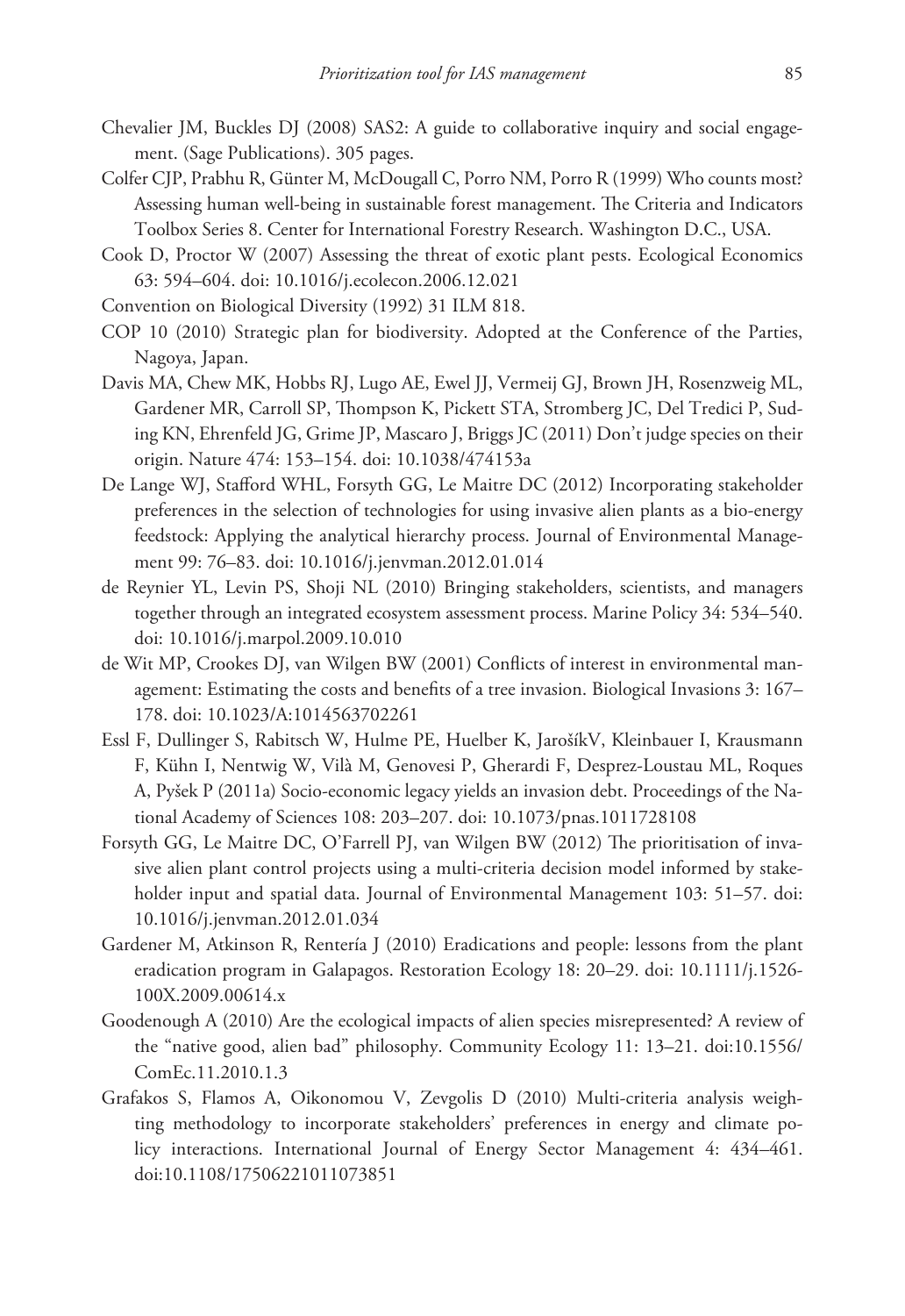- Grimble R, Chan MK (1995) Stakeholder analysis for natural resource management in developing countries. Natural Resources Forum 19: 113–124. doi: 10.1111/j.1477-8947.1995.tb00599.x
- Hare M, Pahl-Wostl C (2002) Stakeholder categorisation in participatory integrated assessment. Integrated Assessment 3: 50–62. doi: 10.1076/iaij.3.1.50.7408
- Harris P (1988) Environmental impact of weed-control insects. BioScience 38: 542–548. doi: 10.2307/1310762
- Hopper LJ (2007) Landscape architectural graphic standards. Wiley. 576 pages.
- Hulme PE (2012) Weed risk assessment: a way forward or a waste of time? Journal of Applied Ecology 49: 10–19. doi: 10.1111/j.1365-2664.2011.02069.x
- Hurley MV, Lowell KE, Cook DC, Liu S, Siddique A-B, Diggle A (2010) Prioritizing biosecurity risks using a participatory decision-making tool. Human and Ecological Risk Assessment 16: 1379–1394. doi: 10.1080/10807039.2010.526506
- Kapler EJ, Thompson JR, Widrlechner MP (2012) Assessing stakeholder perspectives on invasive plants to inform risk analysis. Invasive Plant Science and Management 5: 194–208. doi: 10.1614/IPSM-D-11-00067.1
- Kowarik I, Bartz R, Heink U (2008) Bewertung «ökologischer Schäden» infolge des Anbaus gentechnisch veränderter Organismen (GVO) in der Landwirtschaft. Naturschutz und Biologische Vielfalt 56: 1–248.
- Kueffer C, Hirsch Hadorn G (2008) How to achieve effectiveness in problem-oriented landscape research: The example of research on biotic invasions. Living Reviews in Landscape Research 2: 2. Stable URL: http://www.livingreviews.org/lrlr-2008-2
- Kumschick S, Nentwig W (2010) Some alien birds have as severe an impact as the most effectual alien mammals in Europe. Biological Conservation 134: 2757–2762. doi: 10.1016/j. biocon.2010.07.023
- Kumschick S, Alba C, Hufbauer RA, Nentwig W (2011) Weak or strong invaders? A comparison of impact between the native and invaded ranges of mammals and birds alien to Europe. Diversity and Distributions 17: 663–672. doi: 10.1111/j.1472-4642.2011.00775.x
- Kumschick S, Bacher S, Blackburn TM (2012) What determines the impact of alien birds and mammals in Europe? Biological Invasions: in press. doi: 10.1007/s10530-012-0326-6
- Lach D, List P, Steel B, Shindler B (2003) Advocacy and credibility of ecological scientists in resource decisionmaking: A regional study. BioScience 53(2): 170–178. Stable URL: http://www.ecologyandsociety.org/vol1/iss1/art9/
- Lackey RT (2007) Science, scientists, and policy advocacy. Conservation Biology 21: 12–17. doi: 10.1111/j.1523-1739.2006.00639.x
- Lambdon P, Pyšek P, Basnou C, Arianoutsou M, Essl F, Hejda M, Jarošík V, Pergl J, Winter M, Anastasiu P, Andriopoulos P, Bazos I, Brundu G, Celesti-Grapow L, Chassot P, Delipetrou P, Josefsson M, Kark S, Klotz S, Kokkoris Y, Kühn I, Marchante H, Perglová I, Pino J, Vilà M, Zikos A, Roy D, Hulme P (2008) Alien flora of Europe: species diversity, temporal trends, geographical patterns and research needs. Preslia 80: 101–149. URL: http://www.ibot.cas.cz/preslia/P082Lam.pdf
- Leung B, Roura-Pascual N, Bacher S, Heikkilä J, Brotons L, Burgman MA, Dehnen-Schmutz K, Essl F, Hulme PE, Richardson DM, Sol D, Vilà M (2012) Assessment of risk assessments of invasive alien species. Ecology Letters 15: 1475–1493. doi: 10.1111/ele.12003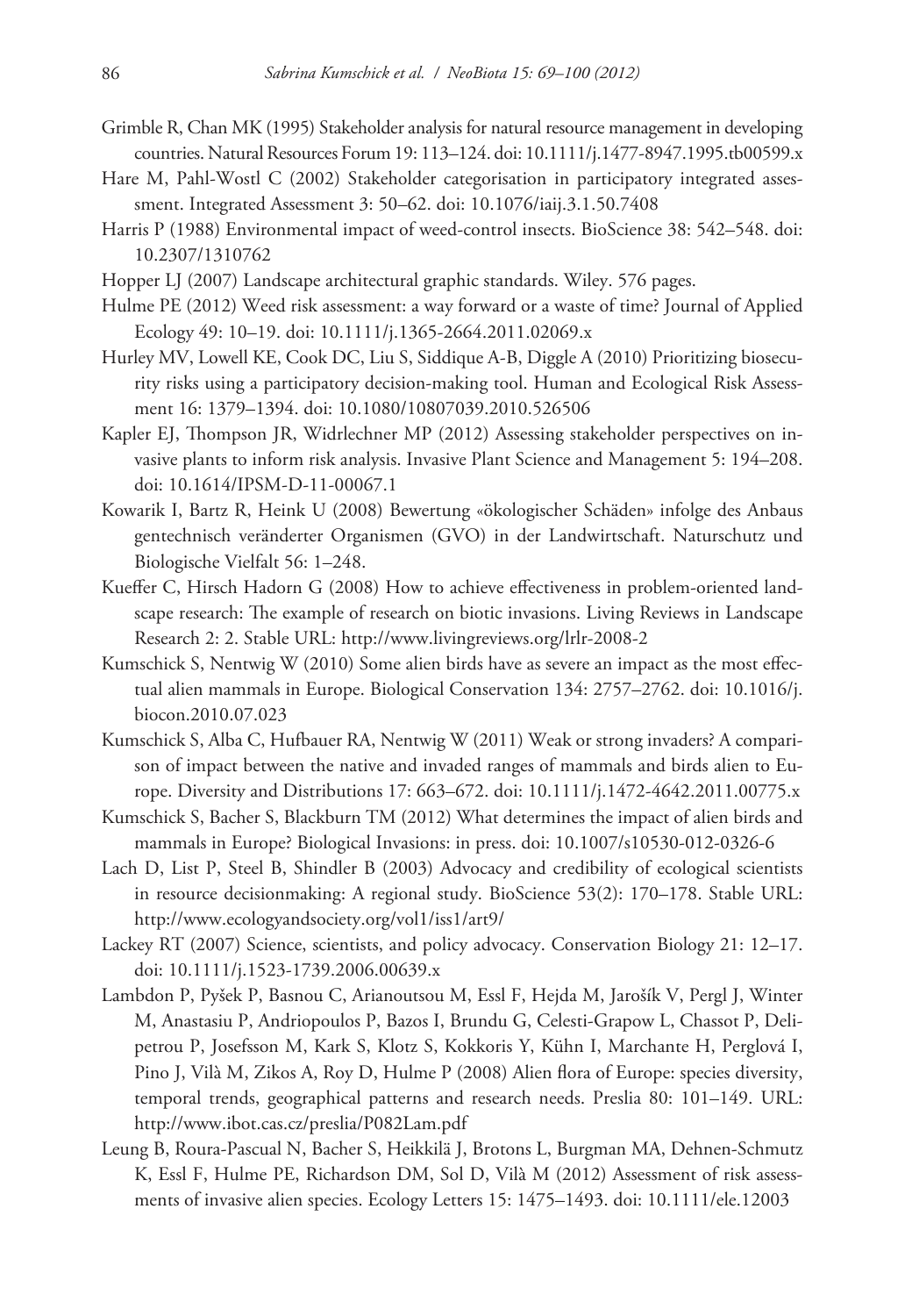- Liu S, W Proctor, Cook D (2010) Using an integrated fuzzy set and deliberative multi-criteria evaluation approach to facilitate decision-making in invasive species management. Ecological Economics 69: 2374–2382. doi: 10.1016/j.ecolecon.2010.07.004
- Liu S, Sheppard A, Kriticos D, Cook D (2011) Incorporating uncertainty and social values in managing invasive alien species: a deliberative multi-criteria evaluation approach. Biological Invasions 13: 2323–2337. doi: 10.1007/s10530-011-0045-4
- Liu S, Walshe T, Long G, Cook D (2012) Evaluation of potential responses to invasive nonnative species with structured decision making. Conservation Biology 26: 539–546. doi: 10.1111/j.1523-1739.2012.01843.x
- Maguire LA (2004) What can decision analysis do for invasive species management? Risk Analysis 24: 859–868. doi: 10.1111/j.0272-4332.2004.00484.x
- Mark M, Shotland L (1985) Stakeholder-based evaluation and value judgements. Evaluation Review 9(5): 605–626. doi: 10.1177/0193841X8500900504
- Marris E (2006) Should conservation biologists push policies? Nature 442: 13. doi: 10.1038/442013a
- Mitchell RK, Agle BR, Wood DJ (1997) Toward a theory of stakeholder identification and salience: defining the principle of who and what really counts. Academy of Management Review 22: 853–886. URL: http://www.jstor.org/stable/259247
- Mushove P, Vogel C (2005) Heads or tails? Stakeholder analysis as a tool for conservation area management. Global Environmental Change 15: 184–198. doi: 10.1016/j.gloenvcha.2004.12.008
- Myers JH, Simberloff D, Kuris AM, Carey JR (2000) Eradication revisited: dealing with exotic species. Trends in Ecology & Evolution 15: 316–320. doi: 10.1016/S0169- 5347(00)01914-5
- Nentwig W, Kühnel E, Bacher S (2010) A generic impact-scoring system applied to alien mammals in Europe. Conservation Biology 24: 302–311. doi: 10.1111/j.1523- 1739.2009.01289.x
- O'Dowd DJ, Green PT, Lake PS (2003) Invasional meltdown on an oceanic island. Ecology Letters 6: 812–817. doi: 10.1046/j.1461-0248.2003.00512.x
- Ou J, Lu C, O'Toole DK (2008) A risk assessment system for alien plant bio-invasion in Xiamen, China. Journal of Environmental Sciences 20: 989–997. doi: 10.1016/S1001- 0742(08)62198-1
- Parker IM, Simberloff D, Lonsdale WM, Goodell K, Wonham M, Kareiva PM, Williamson MH, Von Holle B, Moyle PB, Byers JE, Goldwasser L (1999) Impact: toward a framework for understanding the ecological effects of invaders. Biological Invasions 1: 3–19. doi: 10.1023/A:1010034312781
- Perrings C, Fenichel E, Kinzig A (2010) Globalization and invasive alien species: trade, pests, and pathogens. In Perrings C, Mooney HA, Williamson M (Eds.) Bioinvasions and globalization: ecology, economics, management and policy. Oxford University Press (New York): 42–55.
- Pheloung PC, Williams PA, Halloy SR (1999) A weed risk assessment model for use as a biosecurity tool evaluating plant introductions. Journal of Environmental Management 57: 239–252. doi: 10.1006/jema.1999.0297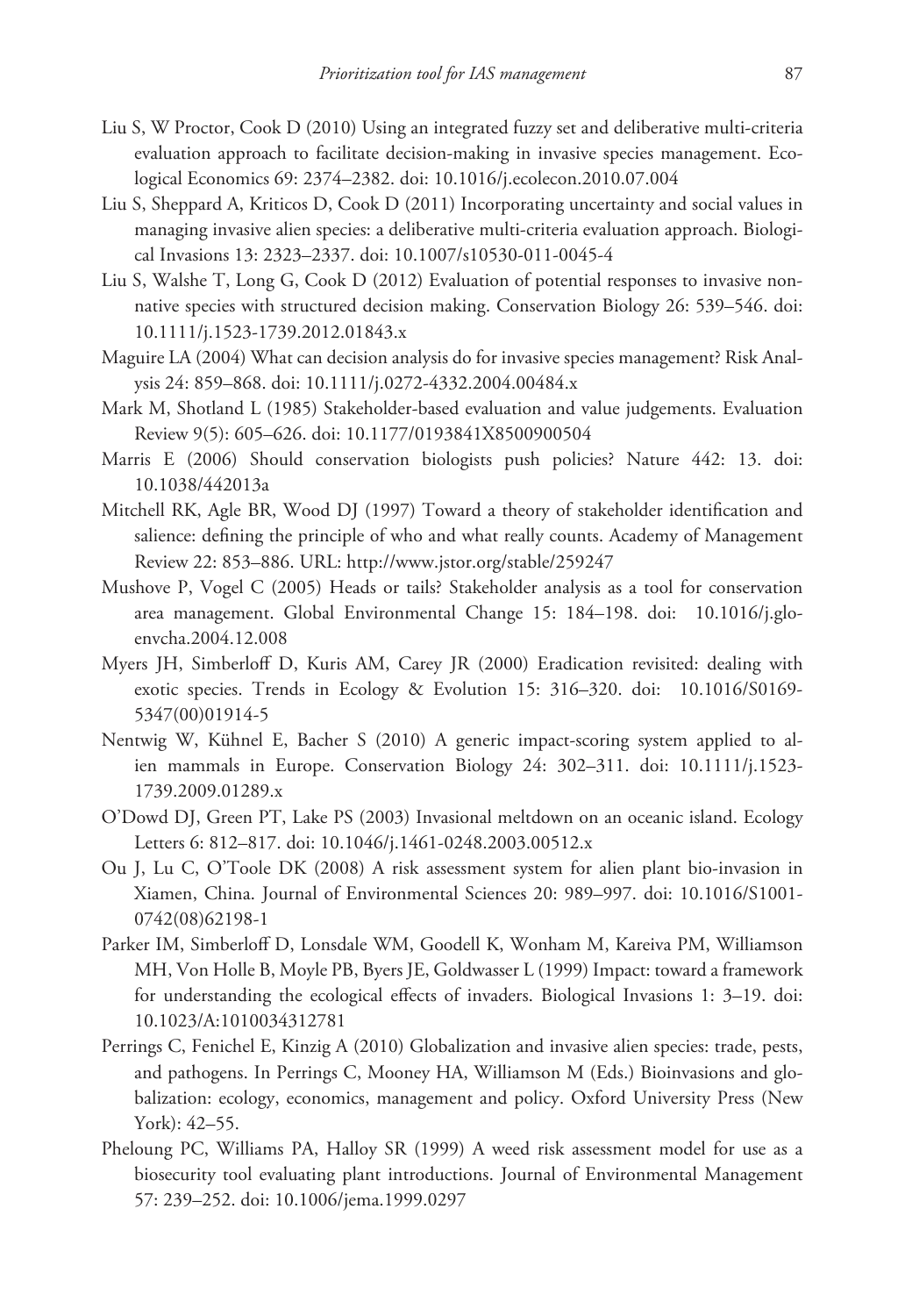- Pimentel D, Zuniga R, Morrison D (2005) Update on the environmental and economic costs associated with alien-invasive species in the United States. Ecological Economics 52: 273– 288. doi: 10.1016/j.ecolecon.2004.10.002
- Pluess T (2011) Enhancement of pest risk analysis techniques. PhD dissertation no. 1708, University of Fribourg, Switzerland.
- Pluess T, Cannon R, Jarošík V, Pergl J, Pyšek P, Bacher S (2012a) When are eradication campaigns successful? A test of common assumptions. Biological Invasions 14: 1365–1378. doi: 10.1007/s10530-011-0160-2
- Pluess T, Jarošík V, Pyšek P, Cannon R, Pergl J, Breukers A, Bacher S (2012b) Which factors affect the success or failure of eradication campaigns against alien species? PLoSOne, 7(10): e48157. doi: 10.1371/journal.pone.0048157
- Pretty JN (1995) Participatory learning for sustainable agriculture. World Development 23: 1247–1263. doi: 10.1016/0305-750X(95)00046-F
- Pyšek P, Lambdon PW, Arianoutsou M, Kühn I, Pino J, Winter M (2009) Aliens vascular plants of Europe. In DAISIE (Eds.) The handbook of alien species in Europe. Springer (Dordrecht): 43–61.
- Pyšek P, Jarosik V, Hulme PE, Pergl J, Hejda M, Schaffner U, Vilà M (2012) A global assessment of invasive plant impacts on resident species, communities and ecosystems: the interaction of impact measures, invasive species' traits and environment. Global Change Biology 19: 1725–1737. doi: 10.1111/j.1365-2486.2011.02636.x
- Randall JM, Morse LE, Benton N, Hiebert R, Lu S, Killeffer T (2008) The invasive species assessment protocol: A tool for creating regional and national lists of invasive nonnative plants that negatively impact biodiversity. Invasive Plant Science and Management 1: 36– 49. doi: 10.1614/IPSM-07-0201
- Reaser JK, Meyerson LA, Cronk Q, De Poorter M, Eldrege LG, Green E, Kairo M, Latasi P, Mack RN, Mauremootoo J, O'Dowd D, Orapa W, Sastroutomo S, Saunders A, Shine C, Thrainsson S, Vaiutu L (2007) Ecological and socioeconomic impacts of invasive alien species in island ecosystems. Environmental Conservation 34: 98–111. doi: 10.1017/ S0376892907003815
- Reed MS (2008) Stakeholder participation for environmental management: a literature review. Biological Conservation 141: 2417–2431. doi: 10.1016/j.biocon.2008.07.014
- Reed MS, Graves A, Dandy N, Posthumus H, Hubacek K, Morris J, Prell C, Quinn CH, Stringer LC (2010) Who's in and why? A typology of stakeholder analysis methods for natural resource management. Biological Conservation 143: 2956–2964. doi: 10.1016/j. jenvman.2009.01.001
- Renn O, Schweizer P-J (2009) Inclusive risk governance: concepts and application to environmental policy making. Environmental Policy and Governance 19: 174–185. doi: 10.1002/eet.507
- Robertson M, Villet M, Fairbanks D, Henderson L, Higgins S, Hoffmann J, Le Maitre D, Palmer A, Riggs I, Shackleton C, Zimmermann HG (2003) Proposed prioritization system for the management of invasive alien plants in South Africa. South African Journal of Science 99: 37–43.
- Roura-Pascual N, Krug RM, Richardson DM, Hui C (2010) Spatially-explicit sensitivity analysis for conservation management: exploring the influence of decisions in invasive al-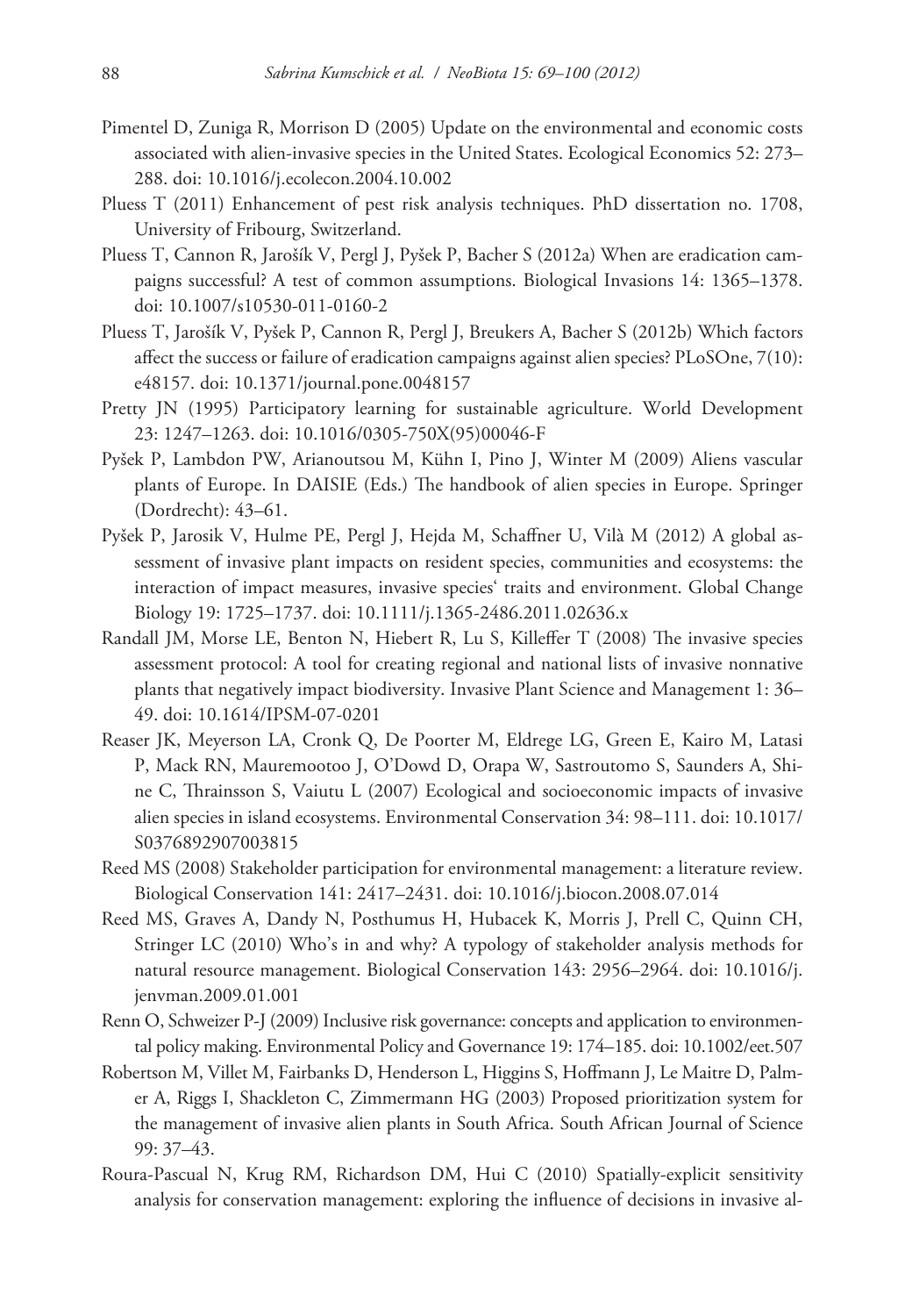ien plant management. Diversity and Distributions 16: 426–438. doi: 10.1111/j.1472- 4642.2010.00659.x

- Rowe G, Frewer LJ (2005) A typology of public engagement mechanisms. Science, Technology & Human Values 30: 251–290. doi: 10.1177/0162243904271724
- Sagoff M (2011) The quantification and valuation of ecosystem services. Ecological Economics 70: 497–502. doi: 10.1016/j.ecolecon.2010.10.006
- Schlaepfer MA, Sax DF, Olden DO (2011) The potential conservation value of non-native species. Conservation Biology 25(3): 428-437. doi: 10.1111/j.1523-1739.2010.01646.x
- Scott JM, Rachlow JL, Lackey RT, Pidgorna AB, Aycrigg JL, Feldman GR, Svancara LK, Rupp DA, Stanish DI (2007) Policy advocacy in science: prevalence, perspectives, and implications for conservation biologists. Conservation Biology 21: 29–35. doi: 10.1111/j.1523- 1739.2006.00641.x
- Simberloff D, Martin JL, Genovesi P, Maris V, Wardle DA, Aronson J, Courchamp F, Galil B, García-Berthou E, Pascal M, Pyšek P, Sousa R, Tabacchi E, Vilà M (2012) Impacts of biological invasions: what's what and the way forward. Trends in Ecology and Evolution: in press. doi: 10.1016/j.tree.2012.07.013
- Skinner K, Smith L, Rice P (2000) Using noxious weed lists to prioritize targets for developing weed management strategies. Weed Science 48: 640–644. doi: 10.1614/0043-1745(2000)048[0640:UNWLTP]2.0.CO;2
- Skurka Darin GM, Schoenig S, Barney JN, Panetta FD, DiTomaso JM (2011) WHIPPET: A novel tool for prioritizing invasive plant populations for regional eradication. Journal of Environmental Management 92: 131-139. doi: 10.1016/j.jenvman.2010.08.013
- Stoll-Kleemann S, Welp M (2006) Stakeholder dialogues in natural resources management: theory and practice. Springer (Berlin/Heidelberg). 386 pages. doi: 10.1007/978-3-540-36917-2
- Tassin J, Rivière J-N, Cazanove M, Bruzzese E (2006) Ranking of invasive woody plant species for management on Rè Island. Weed Research 46: 388–403. doi: 10.1111/j.1365- 3180.2006.00522.x
- Taut S (2007) Studying self-evaluation capacity building in a large international development organization. American Journal of Evaluation 28(1): 45–59. doi: 10.1177/1098214006296430
- Unruh D (2005) Using primary and secondary stakeholders to define facility-to-community transition needs for adjudicated youth with disabilities. Evaluation and Program Planning 28: 413–422. doi: 10.1016/j.evalprogplan.2005.07.005
- Vilà M, Basnou C, Pyšek P, Josefsson M, Genovesi P, Gollasch S, Nentwig W, Olenin S, Roques A, Roy D, Hulme PE, DAISIE Partners (2010) How well do we understand the impacts of alien species on ecosystem services? A pan-European, cross-taxa assessment. Frontiers in Ecology and the Environment 8: 135–144. doi: 10.1890/080083
- Virtue JG, Groves RH, Panetta FD (2001) Towards a system to determine the national significance of weeds in Australia. In Groves RH, Panetta FD, Virtue JG (Eds.) Weed Risk Assessment. CSIRO Publishing (Collingwood, Australia): 124–152.
- Weber J, Panetta FD, Virtue J, Pheloung P (2009) An analysis of assessment outcomes from eight years' operation of the Australian border weed risk assessment system. Journal of Environmental Management 90: 798–807. doi: 10.1016/j.jenvman.2008.01.012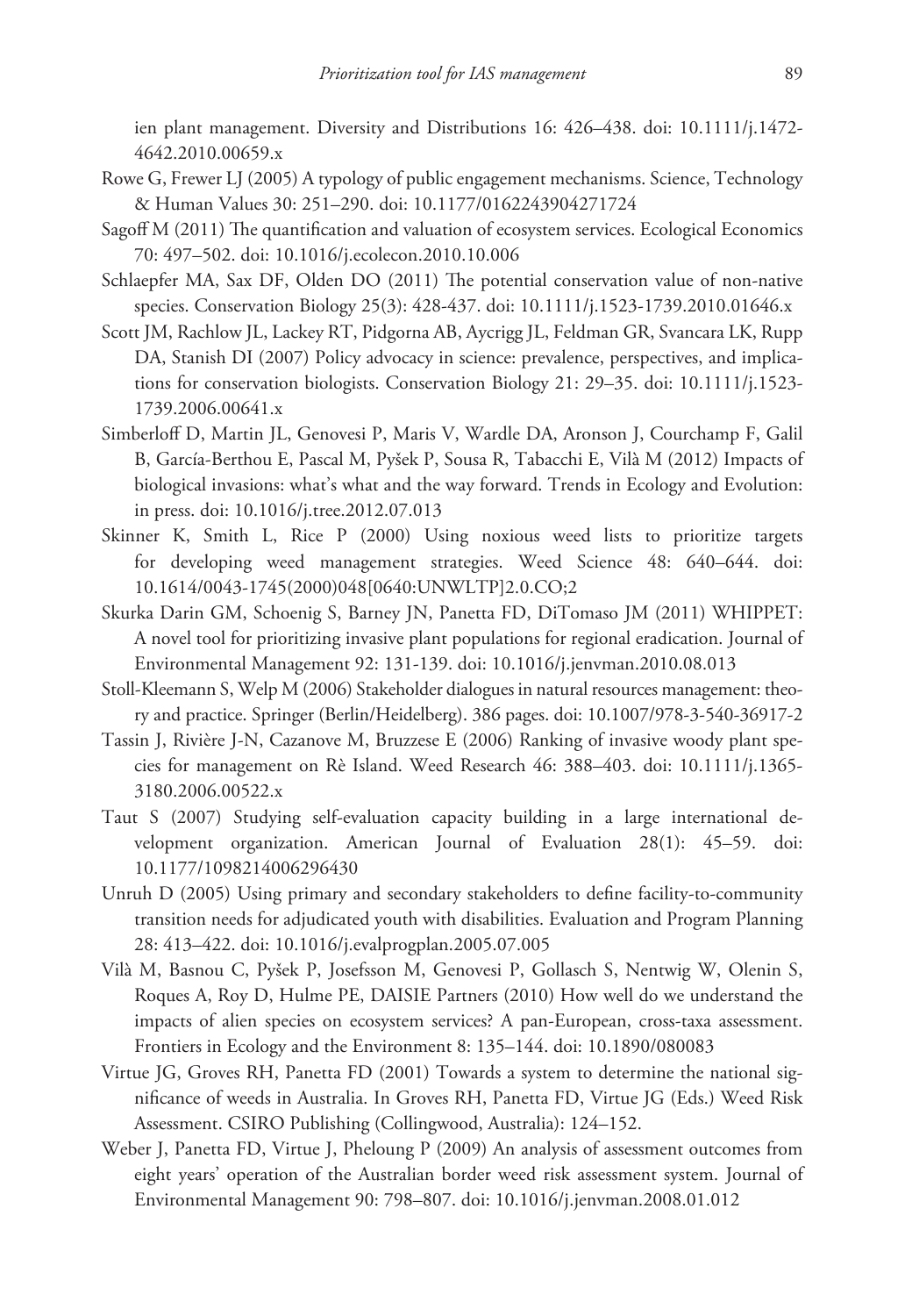- Webler T, Tuler S (2006) Four perspectives on public participation process in environmental assessment and decision making: combined results from 10 case studies. The Policy Studies Journal 34: 699–722. doi: 10.1111/j.1541-0072.2006.00198.x
- Wesselink A, Paavola J, Fritsch O, Renn O (2011) Rationales for public participation in environmental policy and governance: practitioners' perspectives. Environment and Planning A 43: 2688–2704. doi: 10.1068/a44161
- Wilhere GF (2008) The how-much-is-enough myth. Conservation Biology 22: 514-517. doi: 10.1111/j.1523-1739.2008.00926.x
- Wilhere GF, Maguire LA, Scott JM, Rachlow JL, Goble DD, Svancara LK (2012) Conflation of values and science: Response to Noss et al.. Conservation Biology 26: 943–944. doi: 10.1111/j.1523-1739.2012.01900.x

### **Appendix A**

Definitions of change assessment (impact) scores for IAS. Effects were divided into two main classes with six categories each.

#### **1. Environmental impact**

#### **1.1.1 Herbivory/toxicity negative**

- 0 No impact known or detectable.
- 1 Very low level of herbivory (animals) or toxicity (plants or animals) on at least one native species, no major damage reported.
- 2 Herbivory or toxicity affecting several native species, without large impact on affected species or decline of their populations.
- 3 Herbivory or toxicity affecting several native species, at least one native species declining.
- 4 Herbivory or toxicity affecting many native species, several declining in population size, recorded community change reversible.
- 5 Herbivory or toxicity affecting native species listed as vulnerable, endangered or critically endangered by IUCN, decline of these species, replacement or even extinction of species, recorded community change irreversible.

#### **1.1.2 Herbivory/toxicity positive**

- 0 No impact known or detectable.
- +1 Very low level of herbivory or toxicity affecting at least one species degrading the ecosystem, no impact on performance of affected species recorded.
- +2 Herbivory or toxicity affecting one or several species degrading the ecosystem, without large impact on affected species or decline of their populations.
- +3 Herbivory or toxicity affecting one or several species degrading the ecosystem, at least one species declining, some/first indications that the ecosystem changes towards its historical functional state.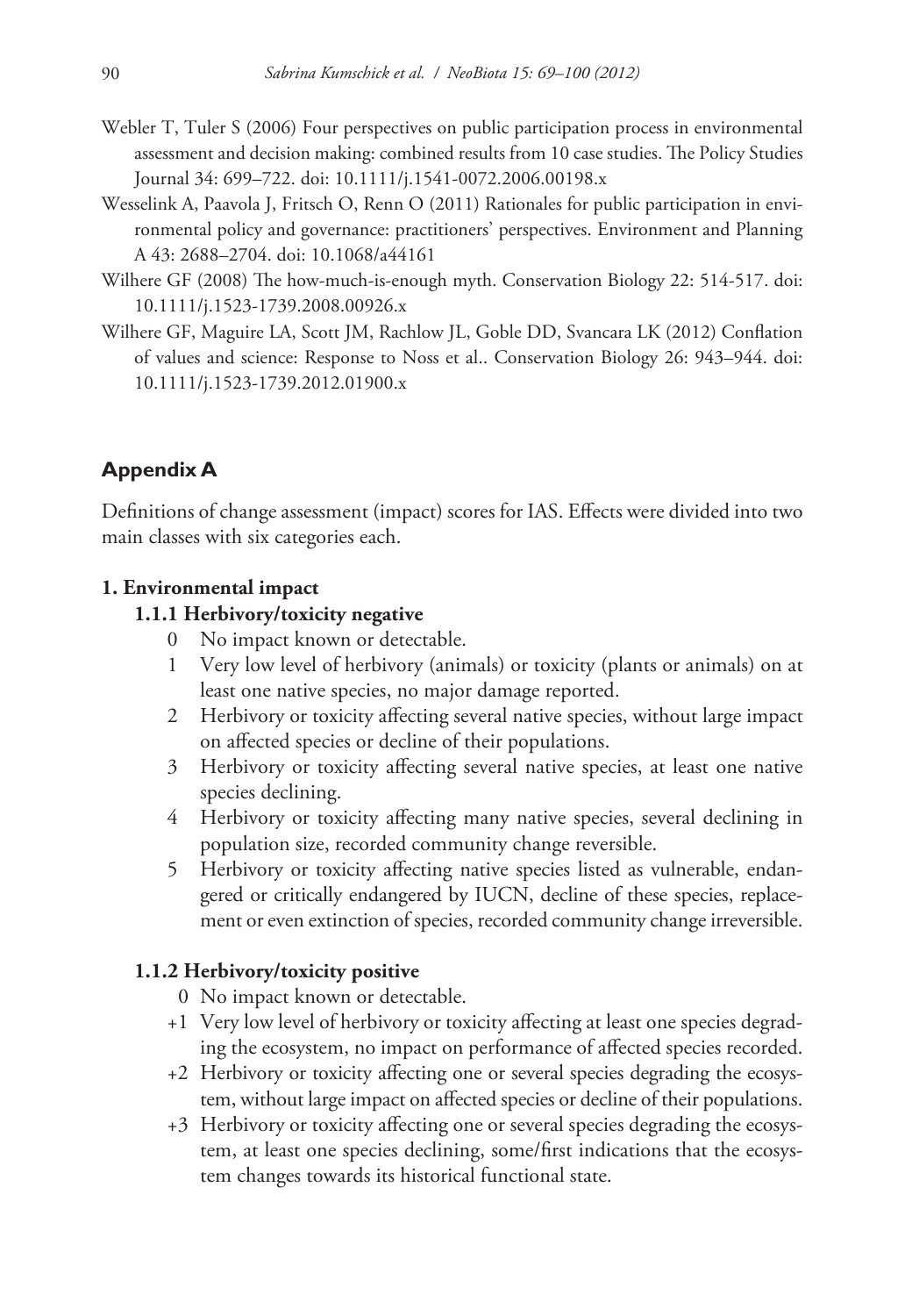- +4 Herbivory or toxicity affecting one to many species degrading the ecosystem, declining in population size, strong indications that the ecosystem changes towards its historical functional state.
- +5 Complete re-establishment of functional state of historical ecosystem that was degraded before invasion of alien species.

### **1.2.1 Competition negative**

- 0 No impact known or detectable.
- 1 For animals, very low level of competition with at least one native species, exploitation competition; for plants, low abundance, native species richness not declining.
- 2 For animals, competition with several native species by exploitation competition, without large impact on affected species or decline of their populations; for plants, moderate abundance, decrease in native species abundance but not richness.
- 3 For animals, competition with several species, interference competition, at least one native species declining; for plants, high abundance, decrease in native abundance, at least one native species lost.
- 4 For animals, competition with many native species, several declining in population size, competition for food and/or space, behavioural changes in out-competed species; for plants, high abundance, strong decline in both abundance and richness of native species, native species still able to recruit.
- 5 For animals, competes with species listed as vulnerable, endangered or critically endangered by IUCN, decline of these species, replacement or even extinction of species; for plants, mono-dominant/near mono-dominant, with no or very few native species remaining; limiting native species recruitment options.

# **1.2.2 Competition positive**

- 0 No impact known or detectable.
- +1 For animals, very low level of competition with at least one native species degrading the ecosystem, exploitation competition, no impact on performance of affected species recorded; for plants, no loss in abundance or richness of native species.
- +2 For animals, competition with one or several native species degrading the ecosystem by exploitation competition, without large impact on affected species or decline of their populations; for plants, small increase in abundance of native species, no increase in species richness.
- +3 For animals, competition with one or several species degrading the ecosystem, interference competition, at least one species declining, some indications that the ecosystem changes towards its historical functional state; for plants, increase in abundance of native species, small increase in species diversity.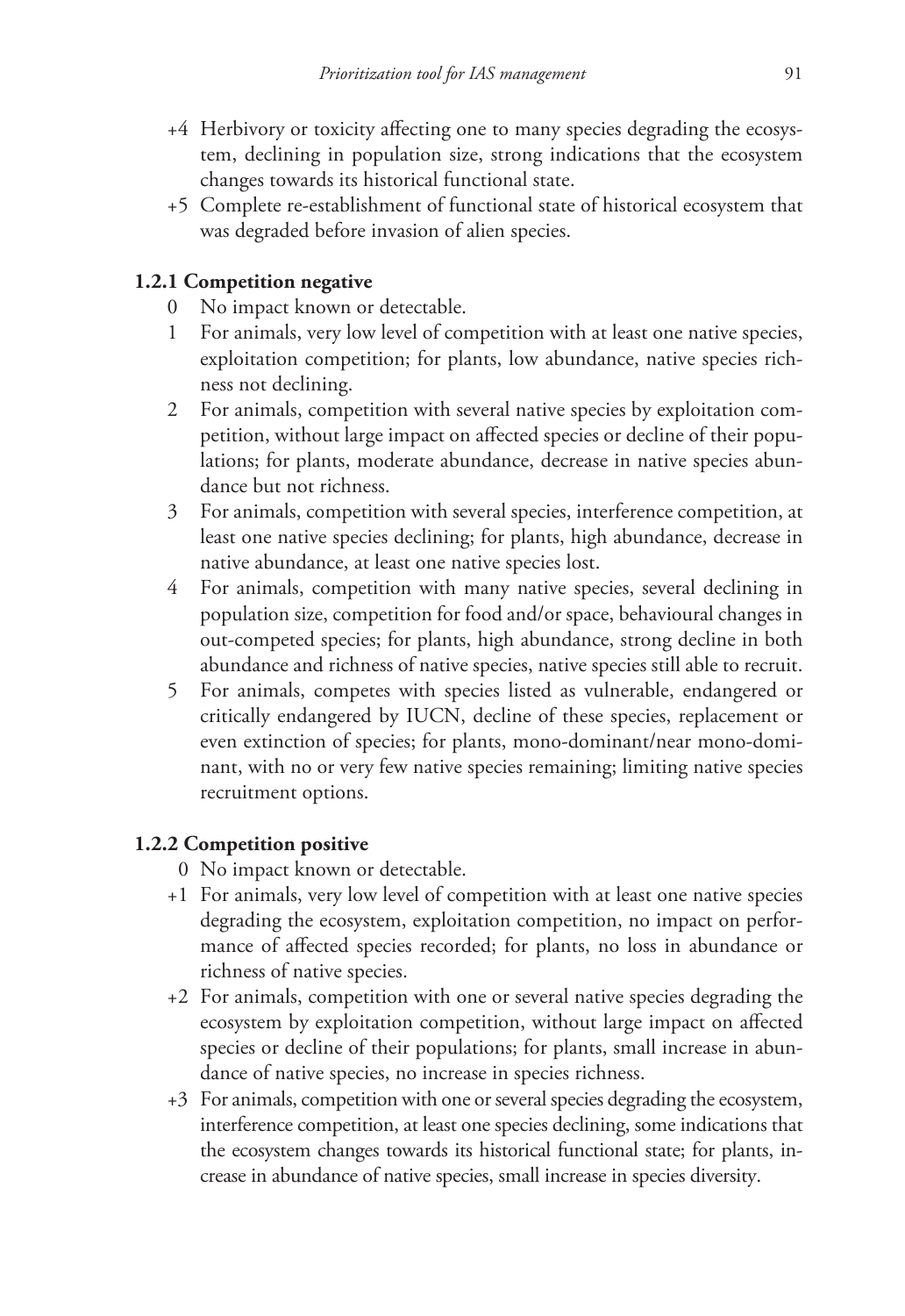- +4 For animals, competition with one to many species degrading the ecosystem, declining in population size, strong indications that the ecosystem changes towards its historical functional state; for plants, increase in abundance of native species and in species diversity.
- +5 For animals, completely re-establish functional state of historical ecosystem that was degraded before invasion of alien species; for plants, increase in abundance of native species and in species diversity, including threatened native species.

### **1.3.1 Predation negative (not relevant for plants)**

- 0 No impact known or detectable.
- 1 Predation known but negligible, no decline of native species.
- 2 Predation on several abundant species, without large impact on affected species or decline of their populations.
- 3 Decline of one to several native species recognized, minor change in food web structure reported.
- 4 Decline of many species, indirect impact by mesopredator release, clear changes in the food web.
- 5 Preys also on endemic or species listed as vulnerable, endangered or critically endangered by IUCN, local extinction.

### **1.3.2 Predation positive (not relevant for plants)**

- 0 No impact known or detectable.
- +1 Predation on species degrading the ecosystem known but negligible, no decline of species.
- +2 Predation on one or several species degrading the ecosystem, without large impact on affected species or decline of their populations.
- +3 Decline of one to several native species degrading the ecosystem recognized, minor change in food web structure reported, some indications that the ecosystem changes towards its historical functional state.
- +4 Decline of one to many species degrading the ecosystem, clear changes in the food web, strong indications that the ecosystem changes towards its historical functional state.
- +5 Completely re-establish functional state of historical ecosystem that was degraded before invasion of alien species.

### **1.4.1 Transmission of diseases to wildlife negative**

- No impact known or detectable.
- 1 Host (plant or animal) for non-specific parasites, occasional transmission of more or less harmless diseases to one native species. No population decline in native species. If a plant, species is not a breeding ground for wildlife disease vectors.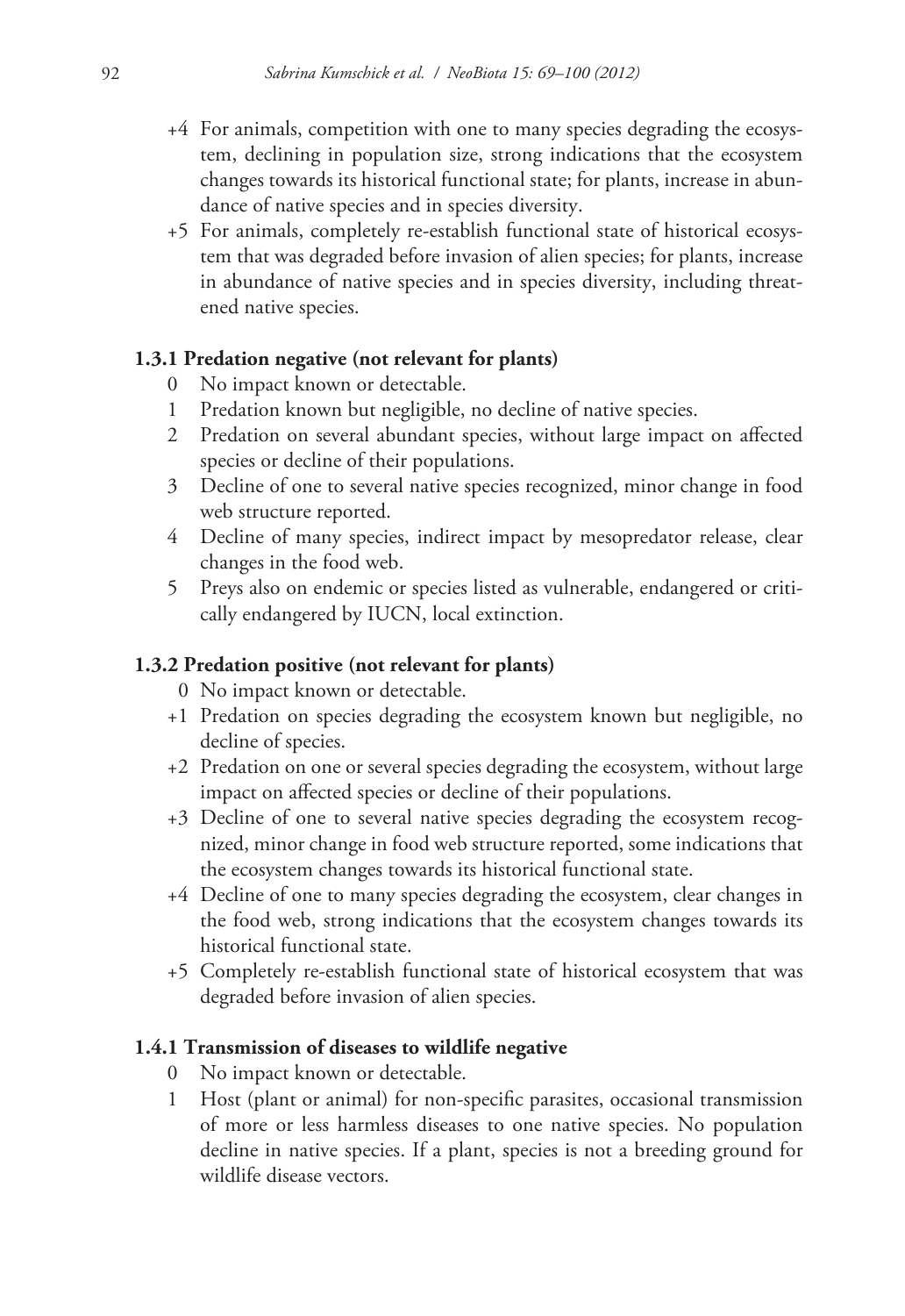- 2 Occasional transmission of more or less harmless diseases, several native species affected. No or only minor population decline in native species. If a plant, species may be a breeding ground for wildlife disease vectors, but no more so than native plant species.
- 3 Many native species affected, frequent transmission of more or less harmless diseases or harmful diseases transmitted to one native species. Minor population decline in native species. If a plant, may be a more significant breeding ground for wildlife disease vectors than native plant species.
- 4 Transmits harmful diseases to several native species or more or less harmless diseases to endemic or species listed as vulnerable, endangered or critically endangered by IUCN. Moderate population decline in native species. If a plant, a major breeding ground for wildlife disease vectors, outbreaks due to species presence uncertain.
- 5 Transmits harmful diseases to many species and/or species listed as vulnerable, endangered or critically endangered by IUCN by direct transmission, decline of these species or extinction. If a plant, a major breeding ground for wildlife disease, outbreaks due to species presence certain.

### **1.4.2 Transmission of diseases to wildlife positive**

- 0 No impact known or detectable.
- +1 Occasional transmission of more or less harmless diseases to one species degrading the ecosystem; no population decline in species. Potential positive effect on health of wildlife (direct: e.g. potential medicinal species; indirect: e.g. antagonist of a health threat), but not yet reported.
- +2 Occasional transmission of more or less harmless diseases, one or several species degrading the ecosystem affected. No or only minor population decline in species. Occasional, small positive effect on health of wildlife.
- +3 One to many species degrading the ecosystem affected, frequent transmission of more or less harmless diseases or harmful diseases transmitted to one species degrading the ecosystem. Minor population decline in species, some indications that the ecosystem changes towards its historical functional state. Regularly small positive effect on health of wildlife, or occasional, larger positive effect on health of wildlife.
- +4 Transmits harmful diseases to one to several species degrading the ecosystem. Moderate population decline in species, strong indications that the ecosystem changes towards its historical functional state. Regularly leading to larger positive effect on health of wildlife.
- +5 Completely re-establish functional state of historical ecosystem that was degraded before invasion of alien species. Massive positive effect on health of wildlife caused by species.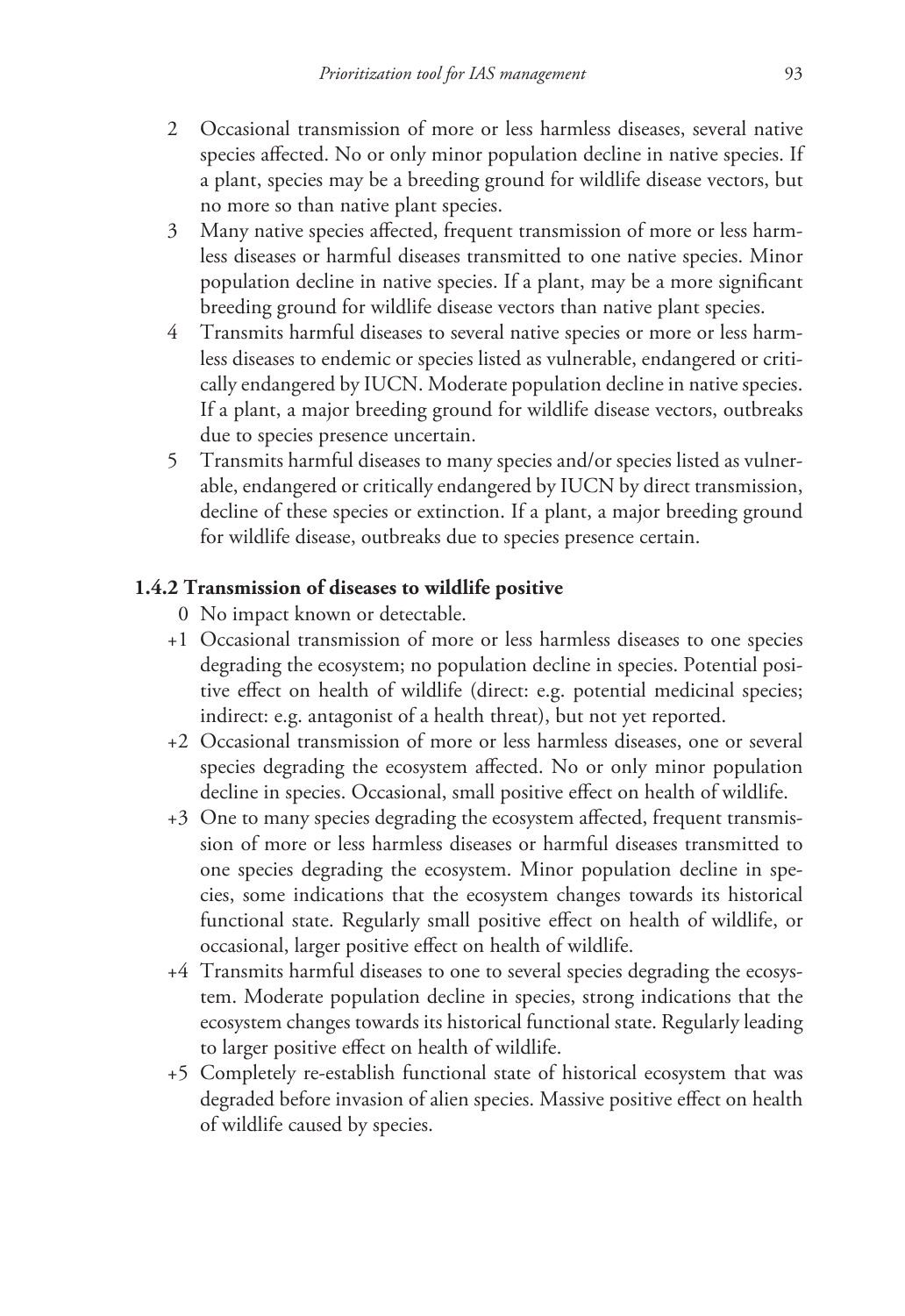### **1.5.1 Hybridization negative**

- 0 No impact known or detectable.
- 1 Hybridization possible in captivity, but only rarely in the wild.
- 2 Hybridization is more common in the wild, no offspring, but constraints to normal mating.
- 3 Hybridization is more common, with offspring, but not fertile.
- 4 Hybridization common with fertile offspring.
- 5 Risk of extinction of endangered species.

### **1.5.2 Hybridization positive**

- 0 No impact known or detectable.
- +1 Hybrids are capable of coping with degraded ecosystem process(es), e.g. shown in laboratory experiments, but no indications are found in the field.
- +2 Hybrids are able to cope with degraded ecosystem process(es) in the field.
- +3 Some/first indications that hybrid changes the ecosystem towards its historical functional state.
- +4 Strong indications that hybrid changes the ecosystem towards its historical functional state.
- +5 Completely re-establish functional state of historical ecosystem that was degraded before invasion of the hybrid species.

### **1.6.1 Impact on ecosystem (other than mentioned before, i.e. chemical, physical or structural changes) negative**

- 0 No impact known or detectable.
- 1 Change in chemical (e.g. eutrophication, nutrient-cycling), physical (e.g. soil compaction, structure, hydrology) and/or structural (e.g. felled trees, burrows, disturbance dynamics) characteristics detectable, but no impact on performance of natives or successional processes.
- 2 Moderate change in chemical, physical and/or structural characteristics, only slight impact on performance of natives or successional processes.
- 3 Major change in chemical, physical and/or structural characteristics, change in fauna and flora and/or successional processes, reversible.
- 4 Severe changes in chemical, physical and/or structural characteristics, decline of species and/or change in species composition, strong impact on successional processes, but likely to be reversible.
- 5 Massive changes in chemical, physical and/or structural characteristics, endemic species and/or species listed as vulnerable, endangered or critically endangered by IUCN affected, decline of species and/or change in species composition, very strong impact on successional processes, loss of habitat characteristics, damage of sites of conservation importance, irreversible.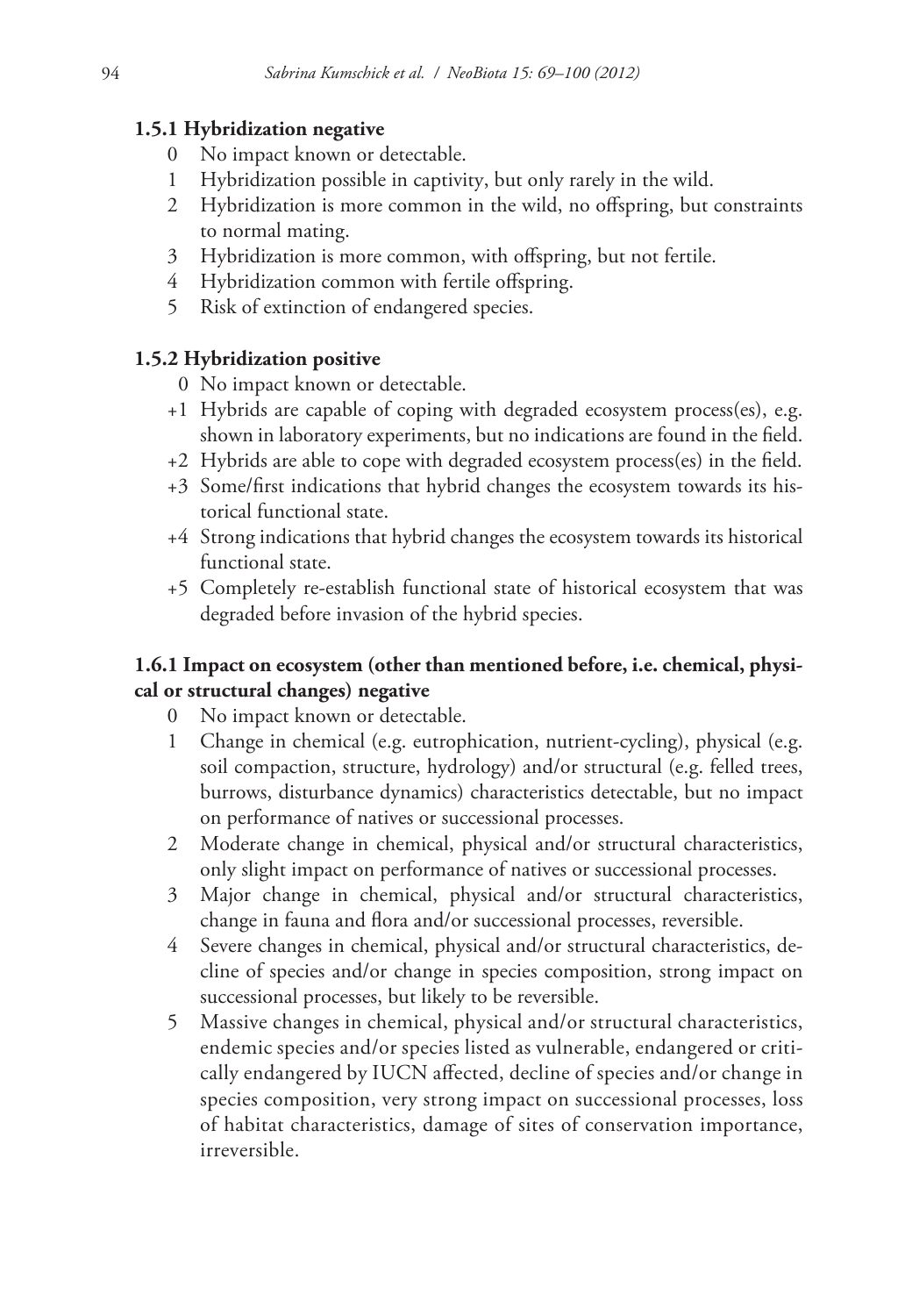### **1.6.2 Impact on ecosystem positive**

- 0 No impact known or detectable.
- +1 Change towards historical state of the ecosystem in chemical (e.g. eutrophication, nutrient-cycling), physical (e.g. soil compaction, structure, hydrology) or structural (e.g. felled trees, burrows, disturbance dynamics) characteristics detectable, but no decline of populations of species responsible for the ecosystem degradation or successional processes.
- +2 Moderate change towards historical state of the ecosystem in chemical, physical or structural characteristics, only slight decline of populations of species responsible for the ecosystem degradation or successional processes.
- +3 Major change towards historical state of the ecosystem in chemical, physical or structural characteristics, decline of populations of species responsible for the ecosystem degradation, major change towards historical state of the ecosystem in fauna and flora or successional processes.
- +4 Severe changes in chemical, physical or structural characteristics, major decline of species responsible for the ecosystem degradation or severe change towards historical state of the ecosystem in species composition or successional processes.
- +5 Complete change towards historical state of the ecosystem in chemical, physical or structural characteristics, removal of species responsible for the ecosystem degradation, re-establishment of historical habitat characteristics and successional processes.

### **2. Socio-economic impact**

### **2.1.1 On agriculture negative**

- 0 No impact known or detectable.
- 1 Only occasional damage or yield loss to crops or plantations (e.g. orchards), damage similar to native species; for plants, plant present, but no operational obstruction or removal/control cost.
- 2 Damage or yield loss to crops common, damage or yield loss similar to native species; for plants, little operational obstruction or removal/control cost. Some trade disruptions.
- 3 Regular damage or yield loss similar to native species through feeding on crops or through competition, occasional threat to stored food, losses exceed impact of the native fauna and flora, sometimes reaching high levels; for plants, operational obstruction and costs to remove/manage invader are still minor. Moderate trade disruptions.
- 4 Regular high damage or yield loss in fields or to stored food, fruit consumption; for plants, operational obstruction and costs to remove/manage invader are considerable. High trade disruptions.
- 5 Complete loss of yield or destruction of fields or plantations (e.g. orchards), or of stored food by consumption and contamination; for plants, operational obstruction and costs to remove/manage invader prohibit profitable agriculture on invaded land. Massive trade disruptions.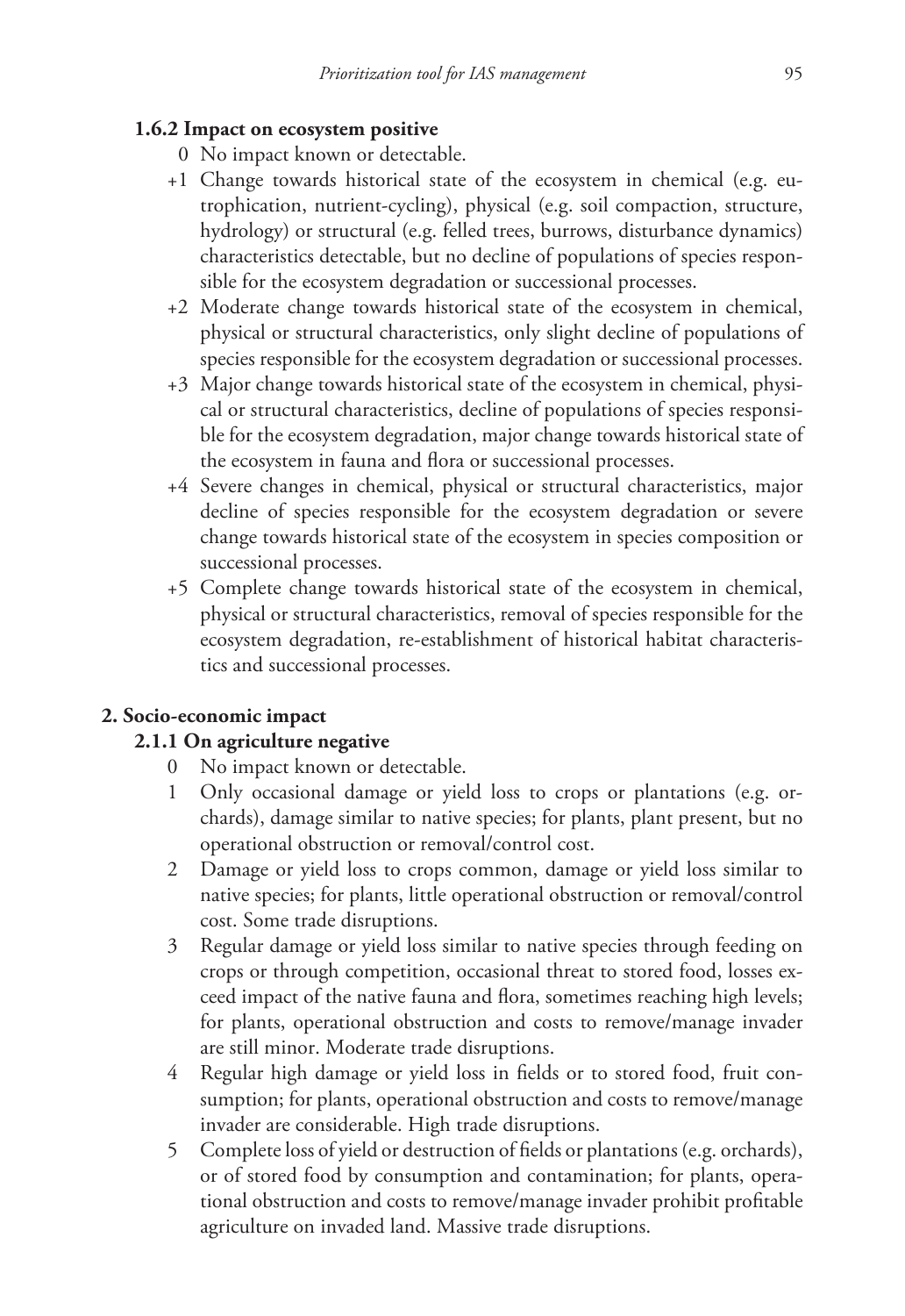### **2.1.2 On agriculture positive**

- 0 No impact known or detectable.
- +1 Biological traits and life-style suggest potential positive influence on the yield or quality, but not yet reported.
- +2 Occasionally leading to additional yield or increased quality, yield or quality increase small.
- +3 Regularly leading to small yield or quality increase or occasionally to larger yield or quality increase.
- +4 Regularly leading to larger yield or quality increase.
- +5 Massive yield or quality gain caused by species.

# **2.2.1 On animal production negative**

- 0 No impact known or detectable.
- 1 Occasional competition with, or loss of yield in livestock or animal production. Plant present but no operational obstruction or removal/control cost.
- 2 Competition with, or loss of yield in livestock or animal production, transmission of diseases to livestock or production animals in the native area, but not yet reported from the area of introduction. Little operational obstruction or removal/control cost. Some trade disruptions.
- 3 Competition more frequent with several livestock or production animal species, transmission of diseases reported, but infection rates low. Pollution by droppings on farmland which domestic stock are then reluctant to graze; for plants, loss of yield in livestock or production animals common, operational obstruction or removal/control cost minor. Plant may be toxic to livestock or production animals. Moderate trade disruptions.
- 4 For animals, transmission of economically important diseases or hybridization with economically important game animals; for plants, loss of yield in livestock or production animals major, operational obstruction or removal/control cost considerable. Plant toxic to livestock or production animals, fatalities uncommon. Large trade disruptions.
- 5 For animals, transmission of harmful diseases to or hybridization with livestock or production animals; for plants, loss of yield in livestock or production animals major, operational obstruction or removal/control costs are prohibitive. Plant highly toxic to livestock or production animals, fatalities reported. Massive trade disruptions.

# **2.2.2 On animal production positive**

- 0 No impact known or detectable.
- +1 Biological traits and life-style suggest potential positive influence on animal production (e.g. direct: potential livestock or game species, fur production; indirect: e.g. fodder plant, (micro-)organisms increasing yield or quality of fodder plants), but not yet reported.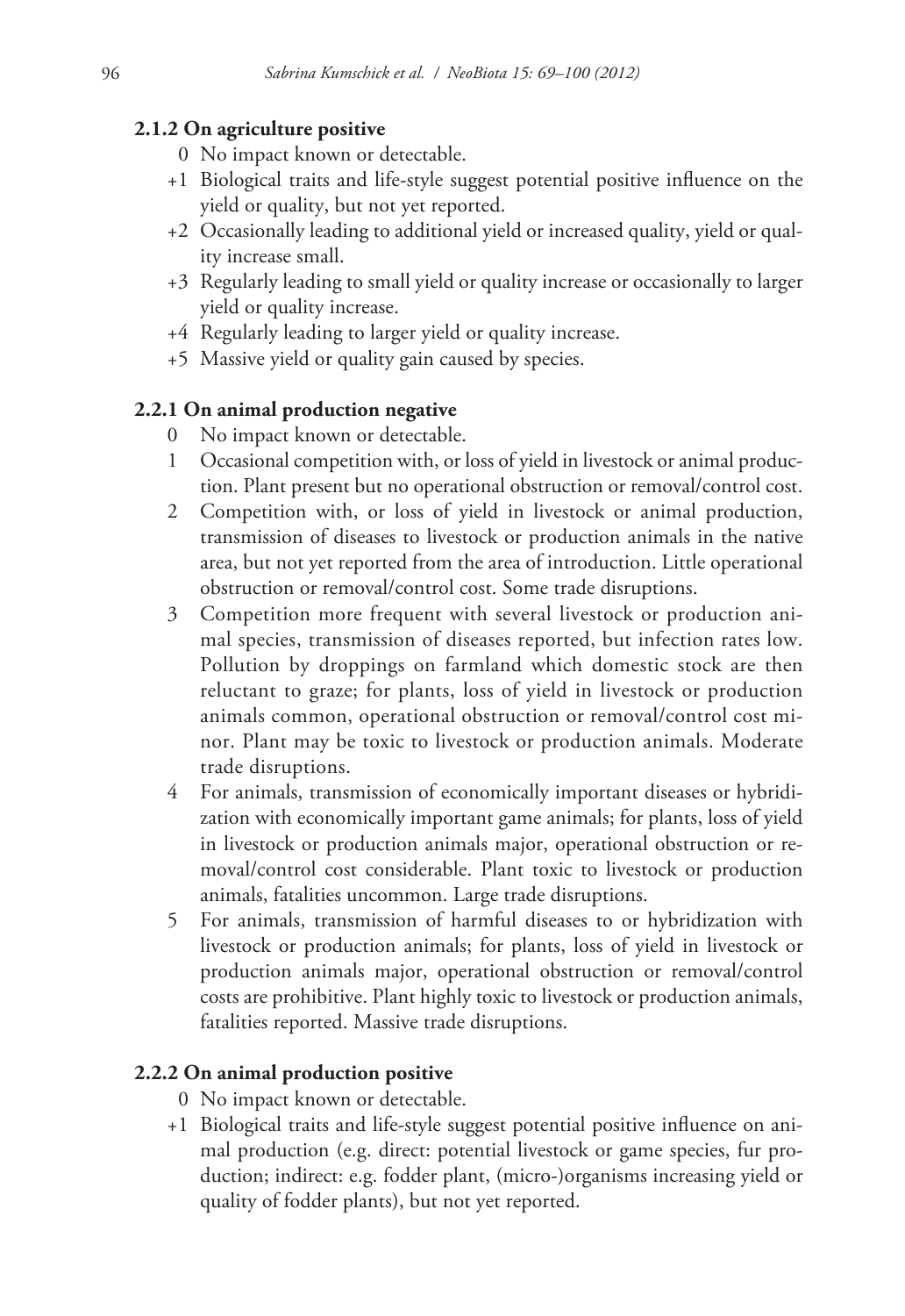- +2 Occasionally leading to increased production or quality, production increase small.
- +3 Regularly leading to small production or quality increase or occasionally to larger production or quality increase.
- +4 Regularly leading to larger production or quality increase.
- +5 Massive production or quality gain caused by species.

# **2.3.1 On forestry negative**

- 0 No impact known or detectable.
- 1 For animals, minor impact through herbivory; for plants, little or no loss of yield or quality or operational obstruction, no change to forest structure or regeneration.
- 2 For animals, impact through herbivory, minor effect on forest growth, impact on seed dispersal; for plants, minor loss of yield or quality, or operational obstructions, minor changes to forest structure, minor reduction in regeneration. Some trade disruptions.
- 3 For animals, constrains forest regeneration through browsing on young trees, damage to plantations, gnawing of bark, damage by causing floods; for plants, moderate loss of yield or quality, changes in forest structure, impeded regeneration. Moderate trade disruptions.
- 4 For animals; moderate to strong damage to mature forest through seed consumption, bark stripping or antler rubbing, death of trees by felling or flooding. Killing trees by defoliating them for nesting material; for plants, strong loss of yield or quality, decline in desired canopy tree species, decline in regeneration potential, major changes to forest structure. Large trade disruptions.
- 5 For animals; very strong damage to mature forest through seed consumption, bark stripping or antler rubbing, death of trees by felling or flooding; for plants, very strong loss of yield or quality, complete loss or replacement of desired canopy tree species, no regeneration, complete change in forest structure. Massive trade disruptions.

# **2.3.2 On forestry positive**

- 0 No impact known or detectable.
- +1 Biological traits and life-style suggest potential positive influence on forest production (e.g. direct: potential forestry species; indirect: e.g. (micro-)organisms increasing yield or quality of forestry plants), but not yet reported.
- +2 Occasionally leading to increased forestry production or quality, compared to native species, production or quality increase small.
- +3 Regularly leading to small forestry production or quality increase, compared to native species, or occasionally to larger production or quality increase.
- +4 Regularly leading to larger forestry production or quality increase, compared to native species.
- +5 Massive forestry production or quality gain, compared to native species, caused by species.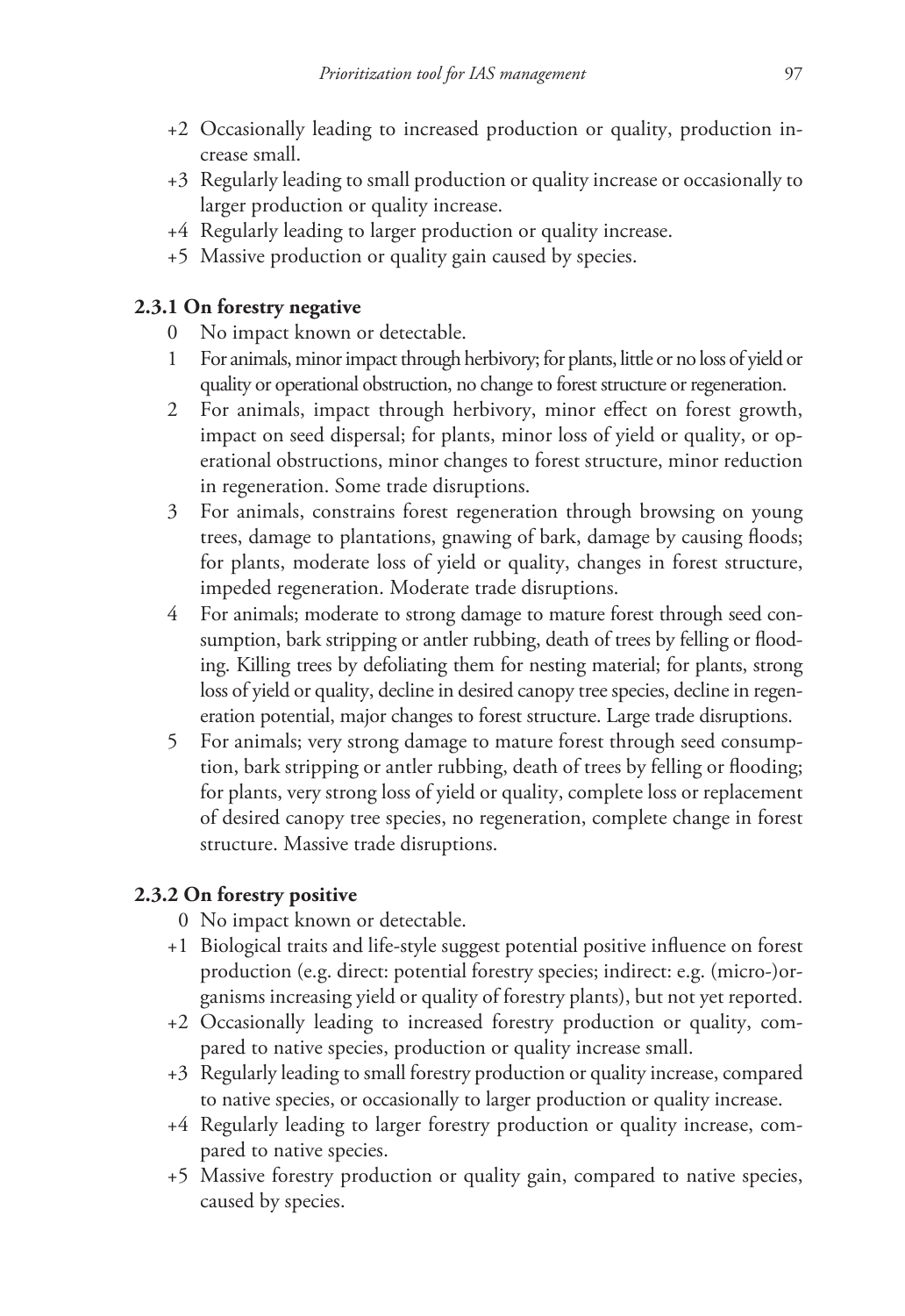### **2.4.1 On infrastructure negative**

- No impact known or detectable.
- 1 Biological traits and life-style suggest potential damage to infrastructure (e.g. potential to increase soil erosion and decrease road stability, physical damage to property and infrastructure, disruption to transport and communications) but not yet reported.
- 2 Occasional damage with minor economic losses, e.g. damage to fences, impact through pollution, accumulations of droppings, minor increases in soil erosion, localized damage to buildings and ground surfaces from roots and rhizomes (for plants), rare infrastructure problems (clogging up waterways, festooning power lines for plants),
- 3 Damage to fences and/or plantations, gnawing electricity cables etc., causing road accidents, nesting on current conductions. Moderate increase in soil erosion, moderate damage to property, buildings and infrastructure, frequent obstruction of waterways.
- 4 Considerable damage to property and infrastructure, with considerable economic costs, damage through burrowing or nesting in buildings, or roots and rhizomes of plants. Major obstruction of waterways.
- 5 Considerable damage to flood defence systems or other critical infrastructure, major soil erosion, danger to human safety, threat to transport safety.

### **2.4.2 On infrastructure positive**

- 0 No impact known or detectable.
- +1 Have traits or attributes likely to help preserve infrastructure, but not yet reported.
- +2 Minor ability to preserve and enhance infrastructure, but performance no better than native or non-plant alternatives. No economic gain.
- +3 Moderate ability to preserve and enhance infrastructure (prevent soil erosion), better than non-plant alternative. Marginal economic gain.
- +4 Strong ability to preserve and enhance infrastructure better than nonplant alternative, e.g. flood defence and soil preservation, prevention of landslides. Moderate economic gain.
- +5 Best option for preserving and enhancing infrastructure, better than nonplant alternative, high economic gain, preserves human safety.

### **2.5.1 On human health negative**

- 0 No impact known or detectable.
- 1 Host of one or more harmless diseases with the possibility of infecting humans, not yet reported; for plants, known to be mildly toxic, causing mild discomfort, no cases yet reported.
- 2 Host of several harmless diseases, indirect transmission or possibility of direct transmission, but only a small percentage of the human population at risk, health hazard from soil and water contamination caused by drop-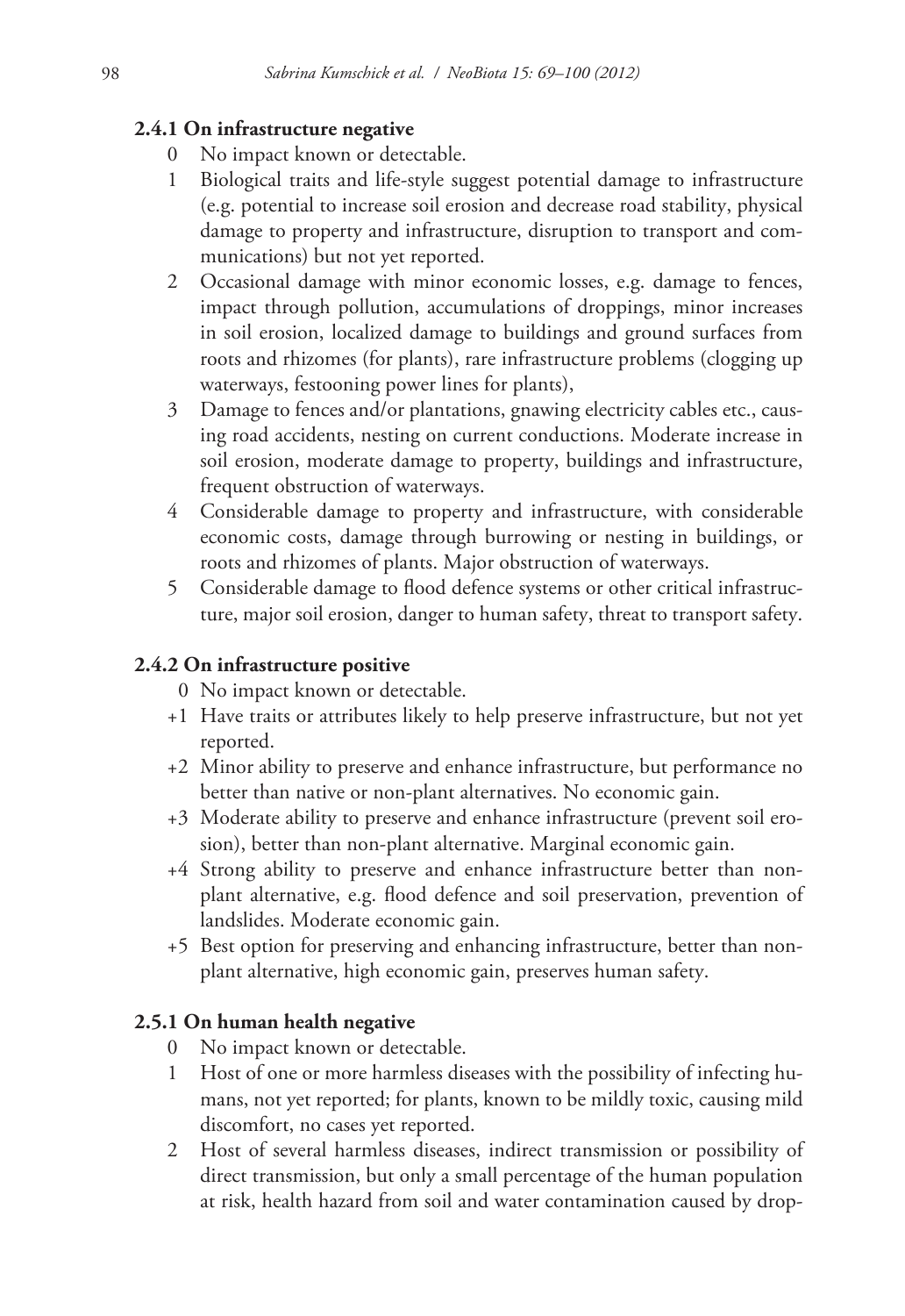pings; for plants, mildly toxic or causing mild discomfort, exposure risk low (not easily ingested, not airborne, direct contact causes no reaction), few cases reported.

- 3 Direct infection with one or more harmless diseases, occasional health threat through bites or other attacks; for plants, toxic, and/or causing pain, injury or discomfort, exposure risk moderate (poisoning through ingestion, airborne, direct contact causes reaction), moderate number of cases reported.
- 4 Direct transmission of several diseases, infection by contaminated food common, host of harmful diseases in the native range, but not yet known from the invaded range. Health threat through bites or other injuries happen more often, rarely fatal. Plants highly toxic, and/or causing strong pain/discomfort, but rarely fatal - many cases reported. Exposure risk high, through ingestion, contamination, direct contact, airborne.
- 5 Vector of harmful diseases to humans and/or many diseases frequently transmitted. Health threat through bites or other injuries happen frequently, more often fatal. Plants highly toxic, causing severe pain and/ or discomfort, fatalities reported, or severe disruption to daily life caused through effects on human health. High risk of exposure.

# **2.5.2 On human health positive**

- 0 No impact known or detectable.
- +1 Biological traits and life-style suggest potential positive effect on human health (direct: e.g. potential medicinal species; indirect: e.g. antagonist of a health threat, ameliorating human living conditions), but not yet reported.
- +2 Occasional, small positive effect on human health.
- +3 Regularly small positive effect on human health, or occasional, larger positive effect on human health.
- +4 Regularly leading to larger positive effect on human health.
- +5 Massive positive effect on human health caused by species.

# **2.6.1 On human social life negative**

- 0 No impact known or detectable.
- 1 Biological traits and life-style suggest potential for disturbance in recreational or residence areas (e.g. by noise, pollution, overgrowing), but nothing yet reported.
- 2 Occasional small disturbance, only small percentage of human population affected.
- 3 Regular small disturbance, or occasional larger disturbance.
- 4 Regular larger disturbance. Recreational value of a habitat or a landscape strongly affected.
- 5 Massive disturbance; complete loss of recreational value of a habitat or a landscape.